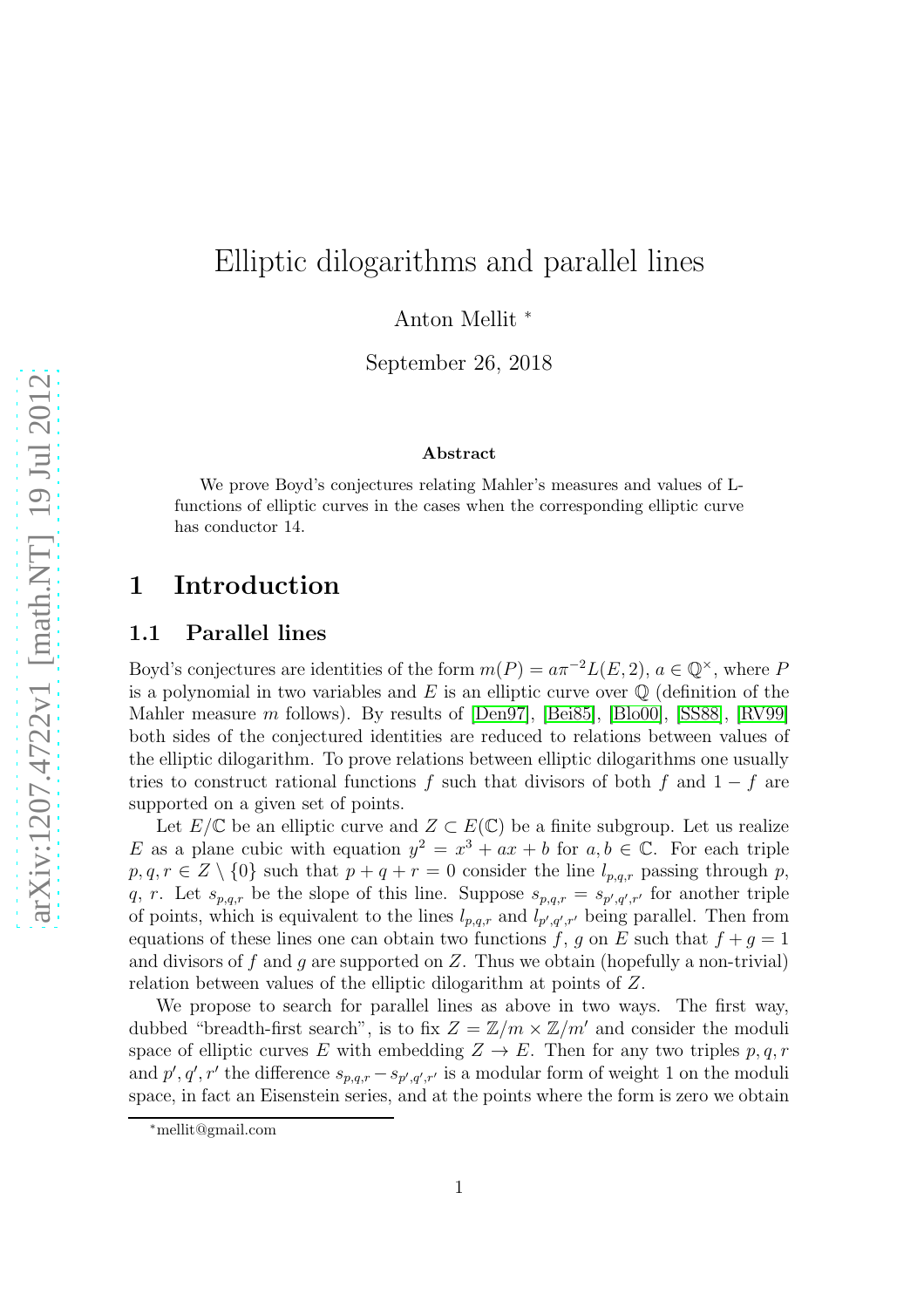a relation. We demonstrate that using this approach, in particular, one can obtain relations from [\[Ber04\]](#page-21-3).

Another approach, which I call "depth-first search", is to fix a curve  $E$  and consider some big subgroup  $Z$  hoping that when  $Z$  is big enough some parallel lines will appear. However, this seems to work only for some "nice" curves. One of the cases when this does work is presented in this paper.

## 1.2 Boyd's conjectures

Rogers provided a table of relations between Mahler's measures and values of Lfunctions of elliptic curves of low conductors 11, 14, 15, 20, 24, 27, 32, 36 in [\[Rog08\]](#page-22-2). Among these relations some had been proved and some had not. According to Rogers, those relations which involve curves with complex multiplication (conductors 27, 32, 36) were all proved. Except those, only a relation with curve of conductor 11 was proved. Let us list the relations with curves of conductor 14.

Let  $P \in \mathbb{C}[y, z]$ . The Mahler measure of P is defined as

$$
M(P) := (2\pi i)^{-2} \int_{|y|=|z|=1} \log |P(y,z)| \frac{dy}{y} \frac{dz}{z}.
$$

Denote

$$
n(k) := M(y^3 + z^3 + 1 - kyz),
$$
  
\n
$$
g(k) := M((1 + y)(1 + z)(y + z) - kyz).
$$

Let  $E_{14}$  be the elliptic curve of conductor 14 with Weierstrass form  $y^2 + yx + y =$  $x^3 + 4x - 6$ . It is isomorphic to the modular curve  $X^0(14)$  with the pullback of the Néron differential  $\frac{dx}{2y+x+1}$  given by the following eta-product [\[MO97\]](#page-22-3)

$$
f_{14} := \eta(\tau)\eta(2\tau)\eta(7\tau)\eta(14\tau).
$$

Then  $L(E_{14}, s) = L(f_{14}, s)$ , and the relations listed by Rogers are

$$
n(-1) = \frac{7}{\pi^2} L(f_{14}, 2), \tag{1}
$$

$$
n(5) = \frac{49}{2\pi^2} L(f_{14}, 2),
$$
\n(2)

$$
g(1) = \frac{7}{2\pi^2} L(f_{14}, 2),
$$
\n(3)

$$
g(7) = \frac{21}{\pi^2} L(f_{14}, 2), \tag{4}
$$

$$
g(-8) = \frac{35}{\pi^2} L(f_{14}, 2). \tag{5}
$$

<span id="page-1-3"></span><span id="page-1-2"></span><span id="page-1-1"></span><span id="page-1-0"></span>(6)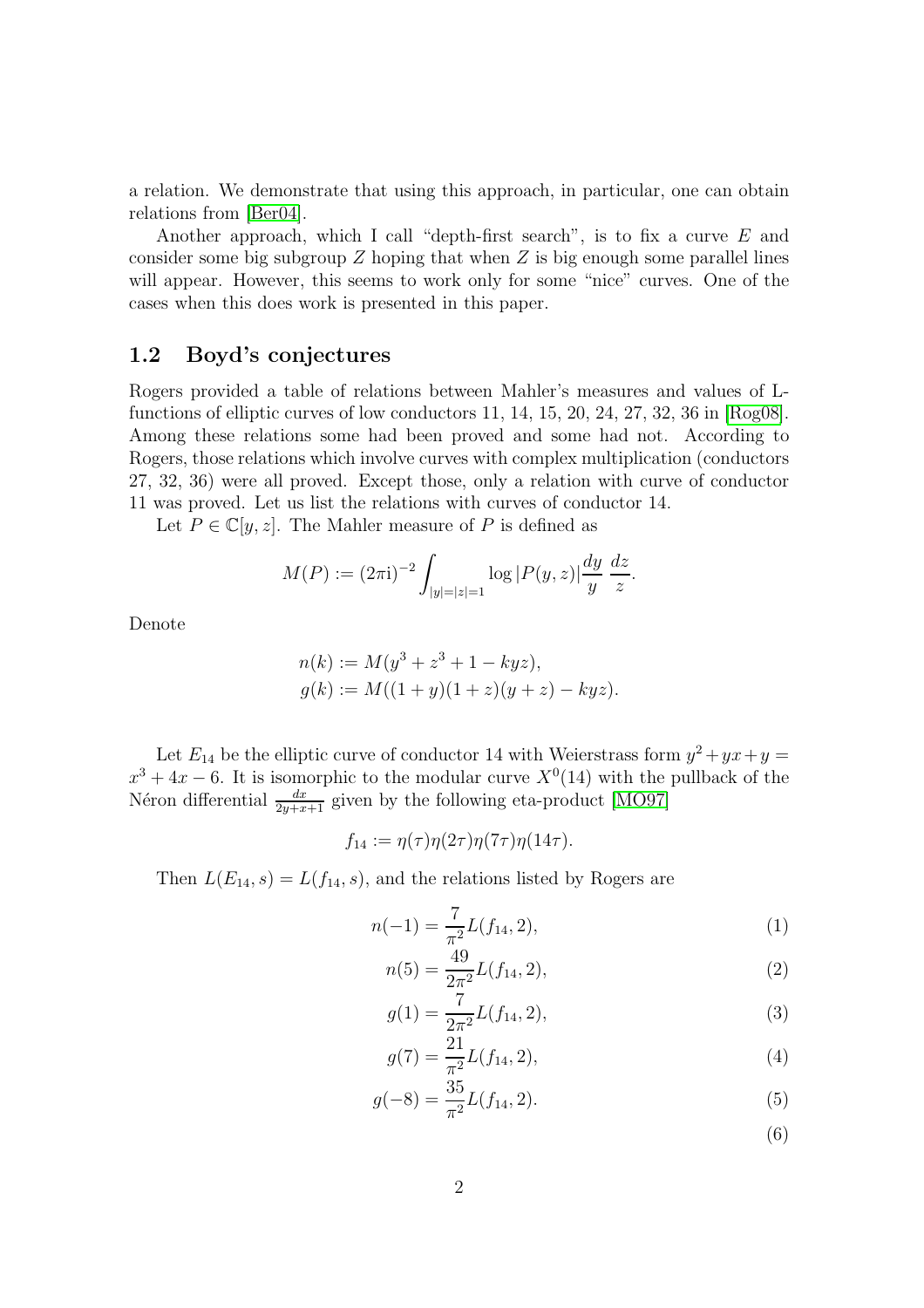## <span id="page-2-0"></span>1.3 The regulator

Fix a smooth projective curve  $C/\mathbb{C}$ . Consider an element  $\xi = \sum_i \{f_i, g_i\} \in \Lambda^2 \mathbb{C}(C)^\times$ . If the tame symbol of  $\xi$  vanishes at every point of C, it defines an element in  $K_2(C)$ . Then its regulator  $r_C(\xi)$  is an element of  $H^1(C, \mathbb{R})$  whose value on  $[\gamma] \in H_1(C, \mathbb{Z})$  is

$$
r_C(\xi)([\gamma]) = \int_{\gamma} \sum_i \log |f_i| d \arg g_i - \log |g_i| d \arg f_i.
$$

Using Poincaré duality one can also evaluate the regulator on forms. Namely, let  $\omega$  be a holomorphic 1-form on C. The value of the regulator on  $\omega$  is defined as follows:

$$
\langle r_C(\xi), \omega \rangle := \langle r_C(\xi) \cap \omega, [C] \rangle = 2 \int_C \sum_i \log |f_i| d \arg g_i \wedge \omega. \tag{7}
$$

Denote by  $\mathscr{K}_n$  (resp.  $\mathscr{K}_g$ ) the set of values of the function  $\frac{y^3+z^3+1}{yz}$  $\frac{(-z^3+1)}{yz}$  (resp.  $\frac{(1+y)(1+z)(y+z)}{yz}$ ) onthe torus  $|y| = |z| = 1$ . Then, according to Deninger ([\[Den97\]](#page-21-0), [\[RV99\]](#page-22-1)), for  $k \notin \mathscr{K}_n$  (resp.  $k \notin \mathscr{K}_g$ ) one can express  $n(k)$  (resp.  $g(k)$ ) as  $\frac{1}{2\pi}r_C(\lbrace y, z \rbrace)(\lbrace \gamma \rbrace)$ for a certain  $[\gamma] \in H_1(C, \mathbb{Z})$ , where C is the projective closure of the equation  $y^3 + z^3 + 1 - kyz = 0$  (resp.  $(1 + y)(1 + z)(y + z) - kyz = 0$ ). When k is on the boundary of  $\mathscr{K}_n$  (resp.  $\mathscr{K}_g$ ) Deninger's result still applies by continuity.

## 1.4 Elliptic dilogarithm

Now let  $C = E$  be an elliptic curve over  $\mathbb{C}$ . Let  $\mathbb{Z}[E(\mathbb{C})]$ <sup>-</sup> be the group of divisors on E modulo divisors of the form  $[p] + [-p]$  for  $p \in E(\mathbb{C})$ . Define a map from  $\Lambda^2 \mathbb{C}(E)^\times$ to  $\mathbb{Z}[E(\mathbb{C})]^-$  by

$$
\beta: \{f, g\} \to (f) * (g)^-
$$

where "∗" and "−" mean the convolution and the antipode operations on the group of divisors of E. Fix an isomorphism  $E \cong \mathbb{C}/\langle 1, \tau \rangle$  for  $\tau \in \mathfrak{H}$ . Let u be the coordinate on  $\mathbb{C}$ . Let  $x \in E(\mathbb{C})$ ,  $x = a\tau + b$  for  $a, b \in \mathbb{R}$ . Put

$$
R(\tau, x) = -\frac{\mathrm{i}}{\pi} (\mathrm{Im} \; \tau)^2 \sum_{(m,n) \in \mathbb{Z} \times \mathbb{Z} \setminus (0,0)} \frac{\sin(2\pi(na - mb))}{(m\tau + n)^2(m\overline{\tau} + n)},
$$

As in  $[Zag90]$  (it seems that the sign there is wrong), the real part of R is the elliptic dilogarithm  $D(\tau, x)$ . By a result of Bloch, we have

$$
\langle r_E(\{f,g\}), du \rangle = R(\tau, (f) * (g)^{-}).
$$

For a holomorphic 1-form  $\omega$  on E put

$$
R_{E,\omega}(x) = \frac{\omega}{du}R(\tau, x).
$$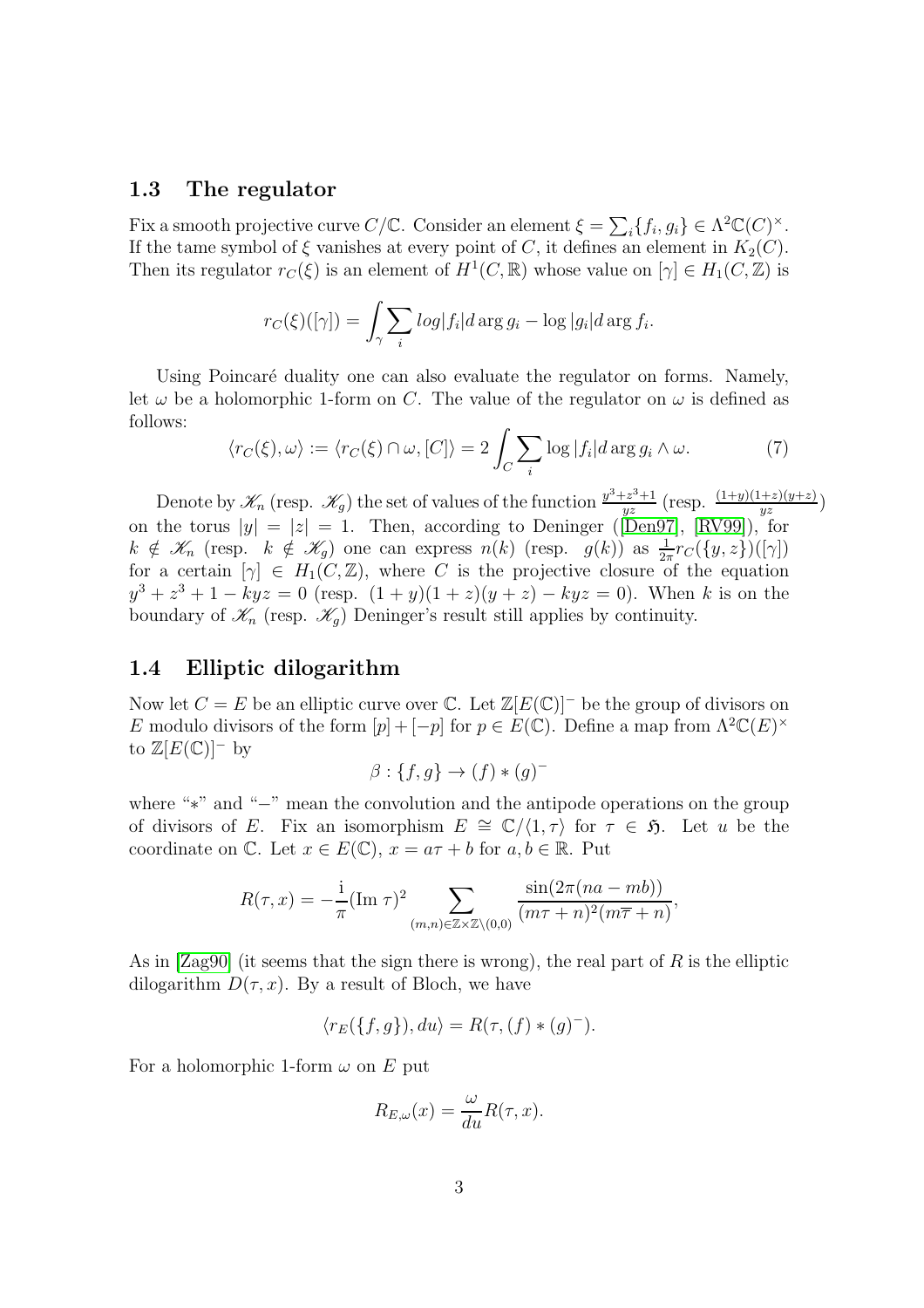Then it is trivial to verify that  $R_{E,\omega}$  does not depend on the choice of the isomorphism  $E \cong \mathbb{C}/\langle 1, \tau \rangle$ .

By linearity we extend  $R_{E,\omega}$  to  $\mathbb{Z}[E(\mathbb{C})]^-$ . The function  $R_{E,\omega}(x)$  satisfies the following properties:

- (i) For any  $\lambda \in \mathbb{C}$   $R_{E,\lambda\omega}(x) = \lambda R_{E,\omega}(x)$ .
- (ii) For an isogeny  $\varphi : E' \to E$  and  $x \in E(\mathbb{C})$

<span id="page-3-0"></span>
$$
R_{E,\omega}(x) = \sum_{x' \in \varphi^{-1}(x)} R_{E',\varphi^*\omega}(x'). \tag{8}
$$

(iii) For a function  $f \in \mathbb{C}(E)^{\times}$ ,  $f \neq 1$ , one has  $R_{E,\omega}((f) * (1 - f)^{-}) = 0$ .

We expect that any algebraic relation between  $R_{E,\omega}(x)$ , where  $E, \omega, x$  are defined over  $\overline{Q}$ , follows from the relations just listed.

### 1.5 Elliptic curves over R

Let  $E$  be an elliptic curve defined over  $\mathbb R$ . Then there is a unique up to sign isomorphism  $E \cong \mathbb{C}/\langle 1, \tau \rangle$  which is compatible with the complex conjugation. Then  $\tau$  can be chosen so that either  $\tau \in \mathbb{R}$  or  $\tau \in \frac{1}{2} + i\mathbb{R}$ . We will write  $R_E(x)$  for  $R_{E,du}(x) = R(\tau, x)$  (the elliptic dilogarithm).

Let  $\xi$  be such that  $[\xi] \in K_2(E)$  and suppose  $\xi$  is defined over R. Let  $\gamma_1$  and  $\gamma_2$ be the loops corresponding to the segments  $[0, 1]$  and  $[0, \tau]$  respectively. It can be seen that  $r_{C}(\xi)([\gamma_1]) = 0$ . Therefore we can evaluate

$$
\langle r_E(\xi), du \rangle = r_E(\xi)([\gamma_1]) \int_{\gamma_2} du - r_E(\xi)([\gamma_2]) \int_{\gamma_1} du = -r_E(\xi)([\gamma_2]).
$$

Thus, in general, for the loop  $\gamma$  corresponding to the path  $[0, a\tau + b]$  we obtain

$$
r_E(\xi)([\gamma]) = -bR_E(\beta(\xi)).
$$

## 1.6 Remarks

We mention that statements essentially equivalent to some cases of the distribution relation [\(8\)](#page-3-0) appeared in [\[KO05\]](#page-22-5), [\[LR07\]](#page-22-6), [\[Tou08\]](#page-22-7).

In the rest of the paper we prove the conjectures [\(1-](#page-1-0)[5\)](#page-1-1) and fill some details to what was stated above.

A natural idea (see [\[GL98\]](#page-21-4), Lemma 3.29) is to search not only for pairs of parallel lines, but for triples of incident lines passing through a given finite set of points on an elliptic curve. Computer searches performed by the author and F. Brunault indicate that the cases of Boyd's conjectures for conductors 20, 24 can be proved by this method.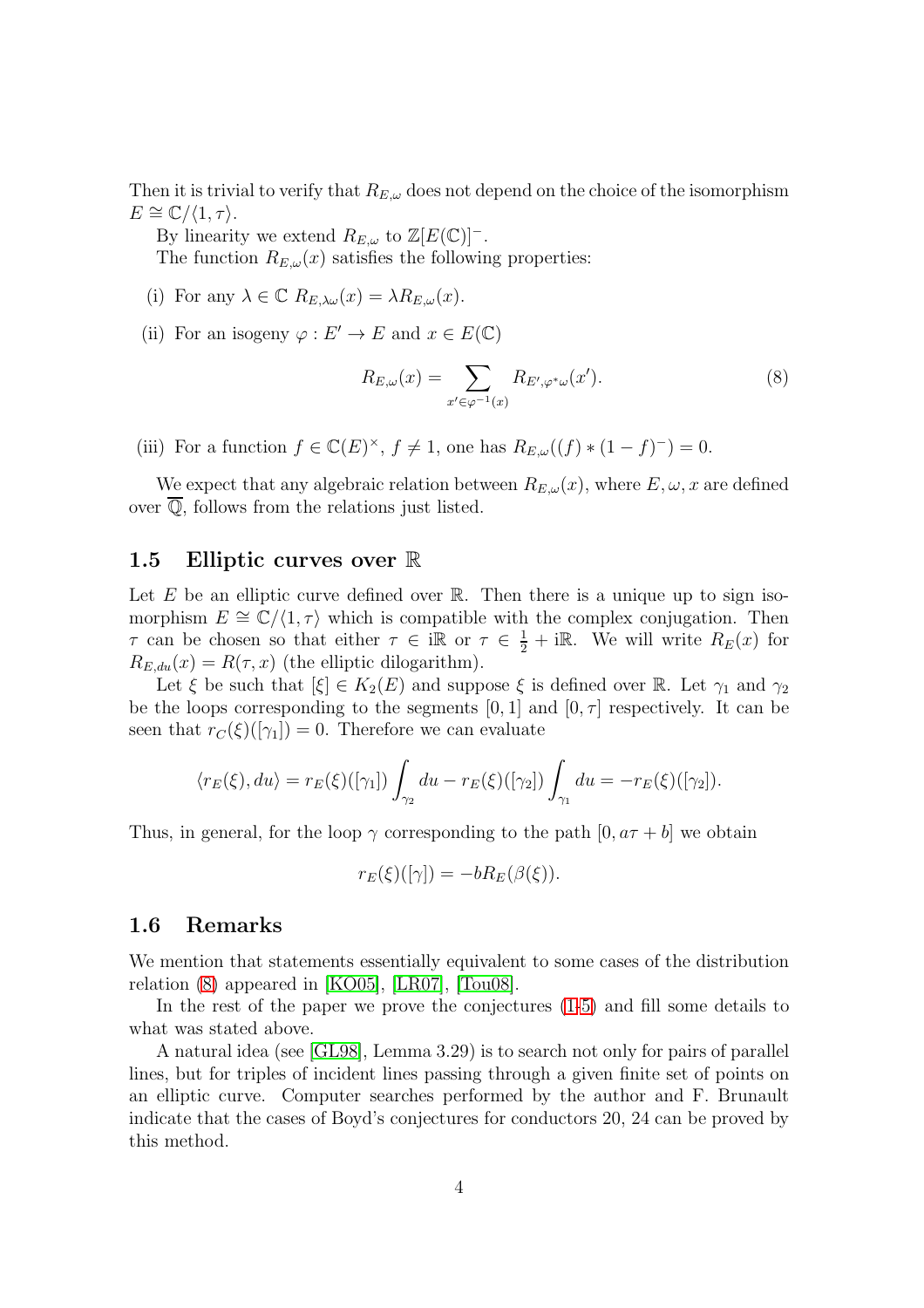Using a certain argument communicated to the author by R. de Jeu (unpublished) it is possible to prove that relations in  $K_2$  of an elliptic curve coming from all triples of incident lines span all relations. However, this includes lines defined over all number fields passing through all (not necessarily torsion) points. So it is not clear how this may help to study  $K_2$  of, say, arbitrary elliptic curve over  $\mathbb{Q}$ .

## 1.7 Acknowledgements

The author would like to thank W. Zudilin for bringing his attention to the problem. He is also grateful to M. Rogers, F. Brunault, H. Gangl, A. Levin, F. R. Villegas, A. Goncharov and D. Zagier for interesting discussions and to the Max Planck Institute for Mathematics in Bonn for its hospitality and stimulating environment.

# 2 Families of elliptic curves

## 2.1 General remarks

First we note a few facts about the elliptic curves  $P(y, z) = 0$  where P is a polynomial  $y^3 + z^3 + 1 - kyz$  or  $(1 + y)(1 + z)(y + z) - kyz$  (these cases are called n and g respectively).

- (i) The line at infinity of the projective closure of the affine plane with coordinates y, z has a natural choice of homogeneous coordinates, namely  $(y : z)$ . The point  $(1:-1)$  always belongs to C, we choose this point as zero for the elliptic curve.
- (ii) The map  $(y, z) \rightarrow (z, y)$  is the map  $p \rightarrow -p$ .
- (iii) In the case g the point  $Q = (0, 0)$  belongs to the curve. We have  $2Q = 0$ .
- (iv) In the cases g the map  $(y, z) \rightarrow (y^{-1}, z^{-1})$  preserves the equation, sends 0 to Q and does not have fixed points on the curve. Therefore it is the map  $p \rightarrow (p+Q).$

We would like to know when the curve is singular

Proposition 2.1. The elliptic curve becomes singular in the following cases:

- For the family n if  $k = 3$  or  $k^2 + 3k + 9 = 0$ .
- For the family q if  $k \in \{-1, 0, 8\}$ .

Next we determine the number  $c_{\mathbb{R}}(k)$  of connected components of the set of real points for  $k \in \mathbb{R}$ . This is half the number of real 2-torsion points. Taking remark (ii) into account, we need to find whether there are 1 or 3 real solutions of  $P(y, y) = 0$ . We obtain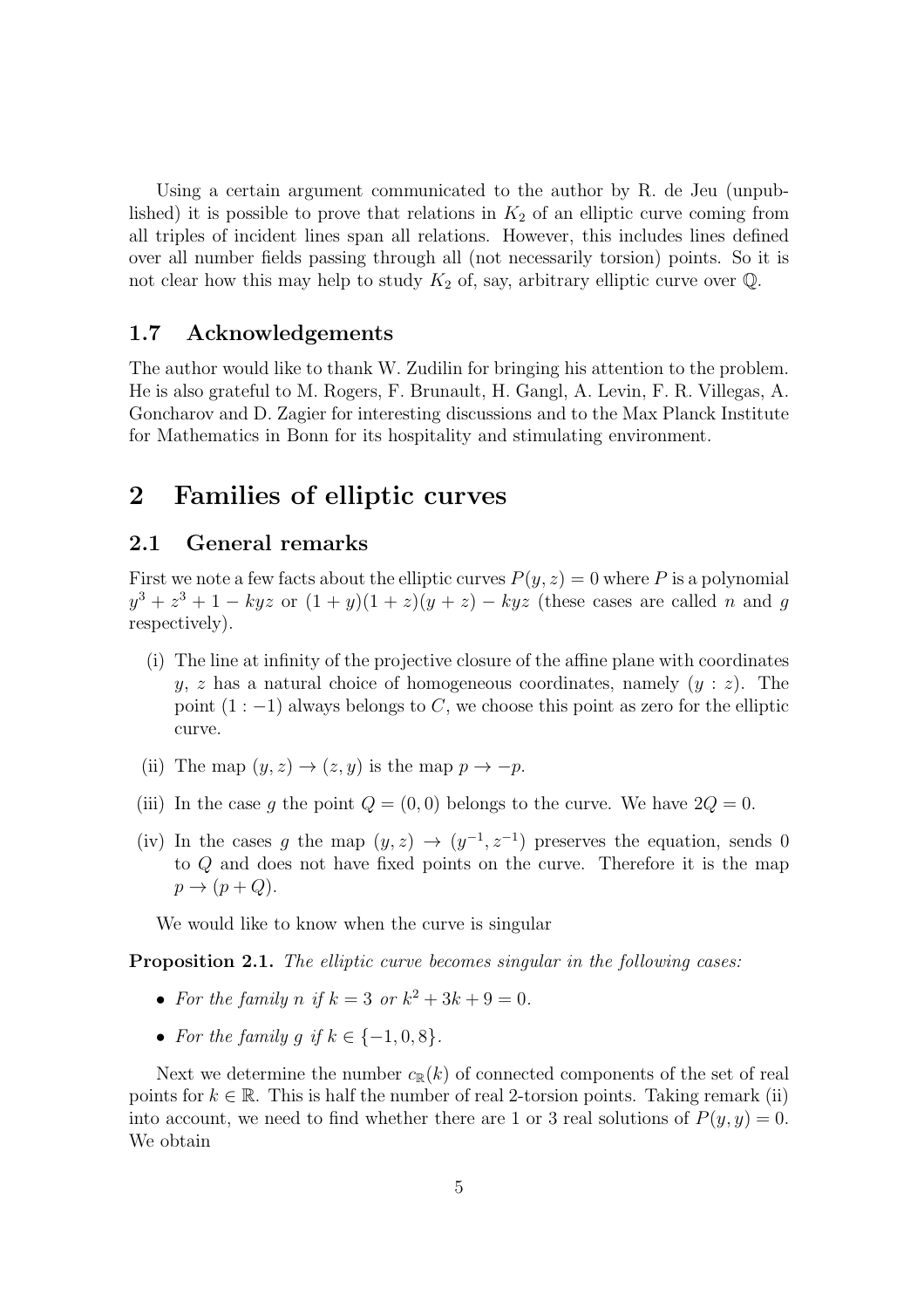**Proposition 2.2.**  $c_{\mathbb{R}}(k) = 1$  in the following cases:

- For the family n if  $k < 3$ .
- For the family q if  $0 < k < 8$ .

Otherwise  $c_{\mathbb{R}}(k) = 2$ .

And finally, we describe  $\mathscr{K}_{\ast}$ .

**Proposition 2.3.** •  $\mathcal{K}_n$  is a curved triangle with vertices at the solutions of  $x^3 = 27$ . Its intersection with the real line is  $[-1,3]$ ;

$$
\bullet \ \mathscr{K}_g = [-1,8];
$$

## <span id="page-5-0"></span>2.2 Determining  $[\gamma]$

In general our curve  $E(k)$  is determined by a polynomial equation  $P_k(y, z) = 0$ . To find  $\gamma$  from Section [1.3](#page-2-0) we need to represent the real torus  $\{(y, z) | |y| = |z| = 1\}$  as the boundary of some 3-chain  $\xi$  which intersects C transversally, then  $\gamma = \xi \cap C$ . For  $\xi$  we choose the set  $\{(y, z) | |y| = |z| \geq 1\}$ . The orientation of  $\xi$  is encoded by a 1-form normal to  $\xi$ , i.e. a form on  $\mathbb{P}^2$  which does not vanish on  $\xi$  but vanishes on vectors along  $\xi$ . If  $e_1, e_2, e_3$  is an oriented basis of tangent vectors to  $\xi$  at some point and  $e_4$  is such that the value of the form is positive on  $e_4$ , the tuple  $e_1, e_2, e_3$ ,  $e_4$  is required to be an oriented basis for the ambient space. One may verify that  $\rho:=\text{Re} \ (\frac{dy}{y} - \frac{dz}{z})$  $\frac{dz}{z}$ ) can be chosen as such a form.

We will always have  $E(k)$  defined over R. We choose an orientation on  $E(k)(\mathbb{R})$ by requiring the form  $\omega$  to be positive. The form  $\omega$  is defined simultaneously for the whole family as the unique form which satisfies

$$
\omega \wedge dk = \frac{dy}{y} \wedge \frac{dz}{z}.
$$

One can find  $\omega$  by differentiating the equation  $P_k(y, z) = 0$  (note that for all our families  $\frac{\partial}{\partial k}P_k = -yz$ :

$$
\left(\frac{\partial}{\partial y}P_k\right)dy + \left(\frac{\partial}{\partial z}P_k\right)dz - yzdk = 0.
$$

Thus

$$
\frac{dy}{y} \wedge \frac{dz}{z} = \frac{dy}{\left(\frac{\partial}{\partial z}P_k\right)} \wedge dk,
$$

so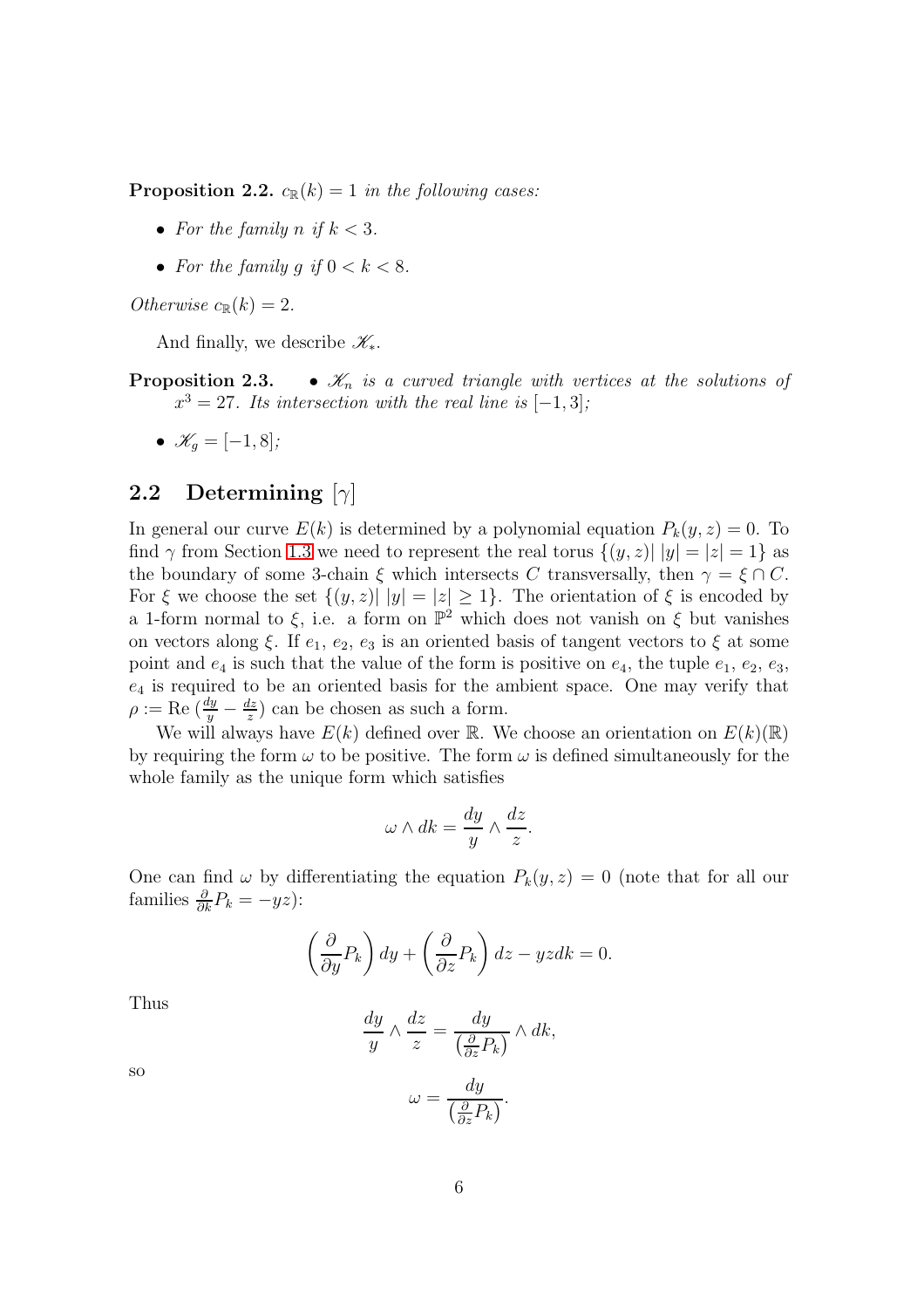Next we express  $\rho$  in terms of  $\omega$ :

$$
\rho = \text{Re}\left(\frac{\left(\frac{\partial}{\partial z}P_k\right)}{y}\omega + \frac{\left(\frac{\partial}{\partial y}P_k\right)}{z}\omega\right) = \text{Re}\left(\frac{\left(y\frac{\partial}{\partial y} + z\frac{\partial}{\partial z}\right)P_k}{yz}\cdot\omega\right) = \text{Re}\left(f_k(y,z)\omega\right)
$$

where

$$
f_k(y, z) := \frac{\left(y\frac{\partial}{\partial y} + z\frac{\partial}{\partial z}\right)P_k}{yz}
$$

Suppose the class of  $\gamma$  is the class of  $[0, t_k - c_k \tau]$ . Then, because Re  $\omega$  is a normal form to paths of type [0, -xi],  $x > 0$ , we obtain (provided that  $f_k$  has constant sign on  $|\gamma|$ )

$$
\operatorname{sign} c_k = \operatorname{sign}(f_k|_{|\gamma|}).
$$

To determine  $[\gamma]$  we compute the intersection  $\xi \cap C$  first set-theoretically, and then restrict  $f_k$  to the intersection. Thus we recover the orientation of  $\gamma$ , hence  $c_k$ and

$$
r_{E(k)}(\{y,z\})([\gamma]) = c_k R_{E(k)}(\beta(\{y,z\})).
$$

#### 2.2.1 The case  $n$

Assume  $k \notin \mathscr{K}_n, k \in \mathbb{R}$ , which means  $k < -1$  or  $k > 3$ . We make substitutions  $y = ta, z = tb$ , and look for the solutions of

<span id="page-6-0"></span>
$$
t3a3 + t3b3 + 1 = kt2ab, \quad |a| = |b| = 1, \quad t \ge 1.
$$
 (9)

.

Applying the complex conjugation and multiplying by  $a^3b^3$  we obtain

$$
t^3b^3 + t^3a^3 + a^3b^3 = kt^2a^2b^2.
$$

Subtracting these two equations we obtain

$$
1 - (ab)^3 = kt^2ab(1 - ab).
$$

We see that either  $ab = 1$ , or  $1 + ab + (ab)^2 = kt^2ab$ , which can be rewritten as

$$
ab + (ab)^{-1} = kt^2 - 1.
$$

Now  $ab + (ab)^{-1} \in [-2, 2]$ . On the other hand, when  $k > 3$ , then  $kt^2 - 1 > 2$ . When  $k < -1$ , then  $kt^2 - 1 < -2$ , thus the last equality cannot hold and we conclude  $ab = 1$ . This is equivalent to  $z = \overline{y}$ , which can be rewritten as  $p = -\overline{p}$ . The points which satisfy the latter condition will be called "imaginary points".

Now we prove that  $|\gamma|$  is not empty. Taking into account that  $ab = 1$  we need to show that there exist solutions of (see [\(9\)](#page-6-0))

$$
t^3(a^3 + a^{-3}) + 1 = kt^2
$$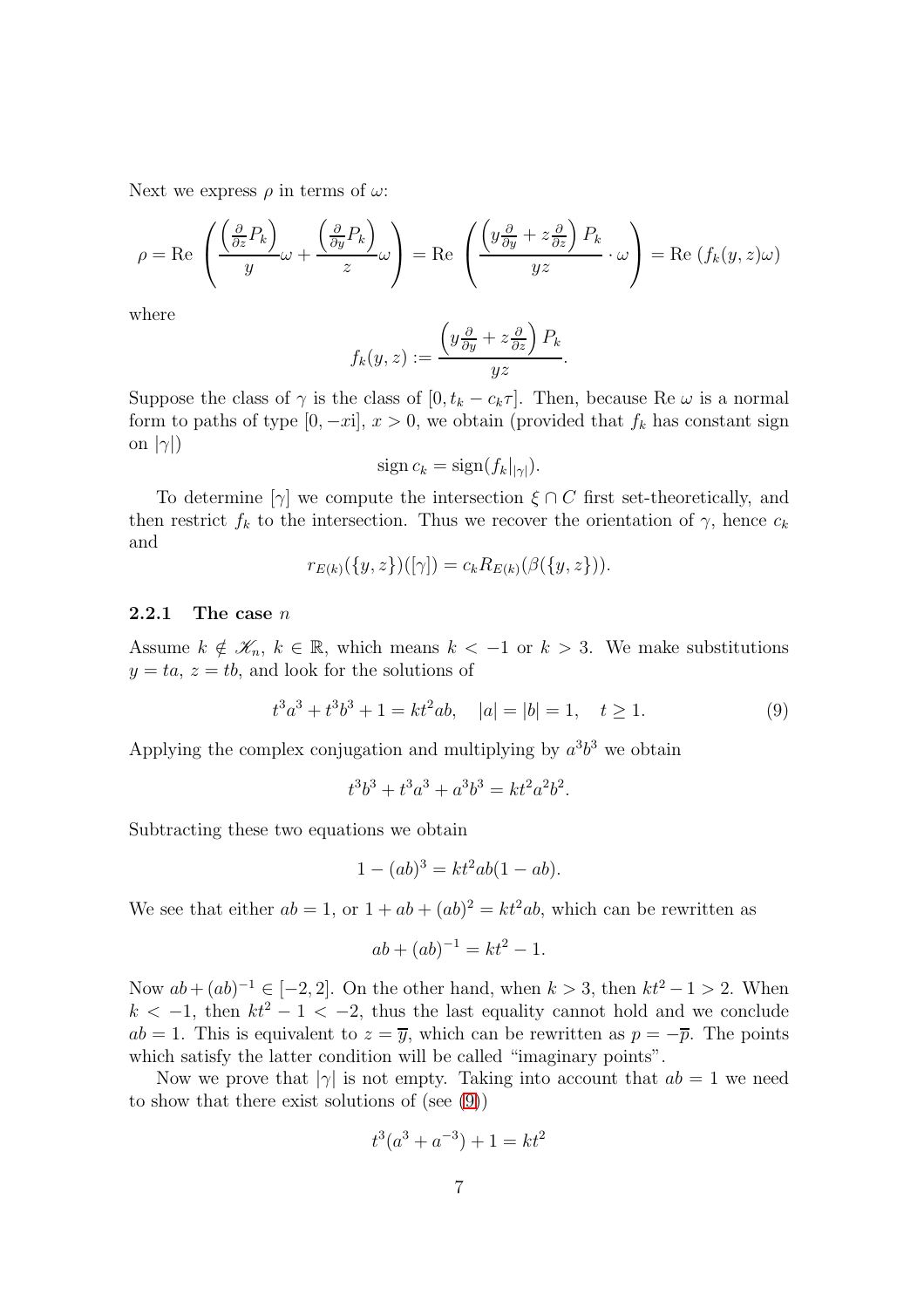with  $t \geq 1$ ,  $|a| = 1$ . Thus we need to show that there exists  $t \geq 1$  such that  $\frac{kt^2-1}{t^3} \in \overline{[-2,2]}$ . This is obviously satisfied when t is large enough.

Note also that for  $k > 3$  not all imaginary points have the property  $|y| \geq 1$ . Indeed, for  $t = \frac{1}{\sqrt{2}}$  $\frac{1}{k} < 1$  we also have  $\frac{kt^2-1}{t^3} = 0 \in [-2, 2].$ 

Assume  $k < -1$ . Then the set of real points has one connected component, so  $\tau \in \frac{1}{2} + i\mathbb{R}$  and the set of imaginary points also has one connected component. Since  $|\gamma|$  is not empty it must coincide with the set of imaginary points, so it is the segment  $[0, 2\tau - 1]$  in the uniformisation.

Assume  $k > 3$ . Then the set of real points has two connected components, so  $\tau \in \mathbb{R}$  and the set of imaginary points also has two connected components. Since  $|\gamma|$  is not empty and not the whole set of imaginary points, it must be one of the connected components. It is also clear that it is the one that contains the zero point, so  $|\gamma| = [0, \tau]$ .

To determine the orientation of  $\gamma$  we have to look at the function  $f_k(y, z) = \frac{kyz-3}{yz}$ . We have  $yz \in \mathbb{R}$ ,  $yz > 1$ , so when  $k > 3$  it is positive and when  $k < -1$  it is negative. The case  $k = -1$  can be obtained by passing to the limit. Therefore

$$
c_k = \begin{cases} 1 & \text{if } k > 3, \\ -2 & \text{if } k \le -1. \end{cases}
$$

#### 2.2.2 The case  $q$

Similarly to the previous case, if  $k \in \mathbb{R}$  (here we do not require  $k \notin \mathscr{K}_g$ ):

<span id="page-7-0"></span>
$$
ab(a+b)t2 + ((a+b)2 - kab)t + a + b = 0.
$$
 (10)

Applying the complex conjugation and multiplying by  $a^3b^3$  we obtain

$$
ab(a+b)t2 + ab((a+b)2 - kab)t + (ab)2(a+b) = 0.
$$

Again, subtracting the last two equations we obtain

$$
(1 - ab)(( (a + b)2 - kab)t + (1 + ab)(a + b)) = 0.
$$

Again,  $ab = 1$  or  $((a+b)^2 - kab)t + (1+ab)(a+b) = 0$ . In the latter case we obtain  $\left(\text{using } (10)\right)$  $\left(\text{using } (10)\right)$  $\left(\text{using } (10)\right)$ 

$$
ab(a+b)(t^2-1) = 0.
$$

Thus  $a + b = 0$  or  $t = 1$ .  $a + b = 0$  gives  $kabt = 0$ , hence  $k = 0$ . If  $t = 1$  then  $k = (a + b)(1 + a)(1 + b)$ , which is possible only when  $k \in [-1, 8]$ . Note that  $t = 1$ means  $\overline{y} = y^{-1}$  and  $\overline{z} = z^{-1}$ . Thus it is equivalent to  $\overline{p} = p + Q$ .

Thus for  $k \notin [-1, 8]$  we again have  $p = -\overline{p}$ . For  $k \in [-1, 8]$  we have two possibilities:  $p = -\overline{p}$  or  $\overline{p} = p+Q$ . Next we note that  $|\gamma|$  and  $|\gamma| + Q$  together cover the set of imaginary points because the map  $p \to p+Q$  is the map  $(y, z) \to (y^{-1}, z^{-1})$ . Moreover, each point which does not satisfy  $p = p + Q$  is covered exactly once.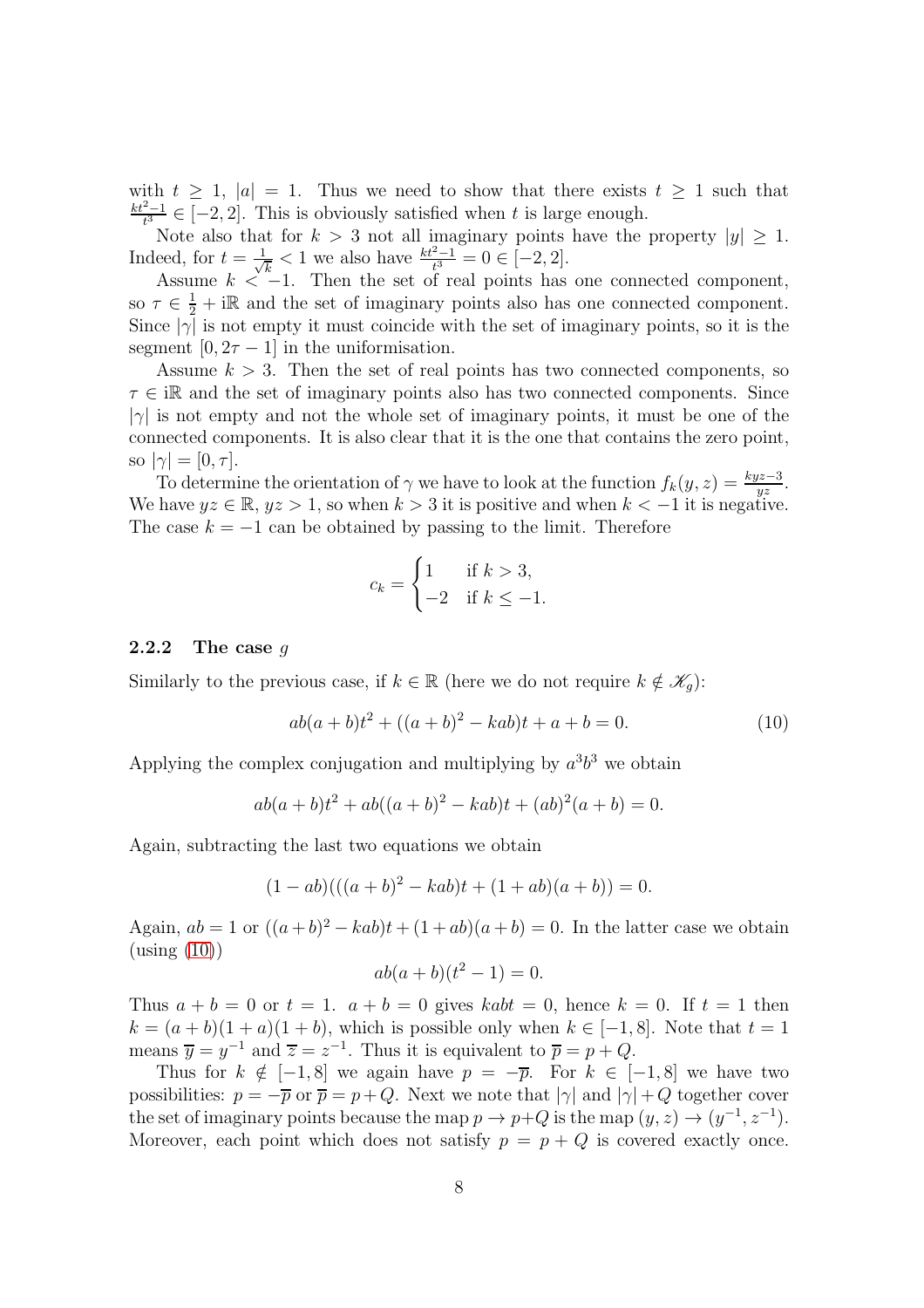When  $k \in (0,8)$  we have  $\tau \in \frac{1}{2} + i\mathbb{R}$  and the set of imaginary points is the segment  $[0, 2\tau - 1]$ . We see that  $\gamma$  must be homologous to the path  $[0, a\tau + b]$  with  $|a| = 1$ . Otherwise  $\tau \in \mathbb{R}$  and the set of imaginary points has two connected components each homologous to  $[0, \tau]$ . Thus, again  $\gamma$  must be homologous to the path  $[0, a\tau + b]$ with  $|a|=1$ .

To determine the orientation we put  $ab = 1$  in [\(10\)](#page-7-0) to obtain

$$
t(a+b)^2 + (t^2+1)(a+b) = kt.
$$

We need to determine the sign of the function

$$
f_k(y, z) = \frac{3yz(y + z) + 2(y + z)^2 + (y + z)}{yz} - 2k
$$

on the locus  $\{|y| = |z| > 1\}$ . Using the equation of the curve and the variables t, a, b (we have  $ab = 1$ ) we may rewrite it as  $(a + b)(t^2 - 1)$ , whose sign is the same as the sign of  $a + b$ . Taking into account that  $a + b \in [-2, 2]$  we see that the sign of  $a + b$  coincides with the sign of  $t(a + b)^2 + (t^2 + 1)(a + b)$ , whose sign coincides with the sign of k. Thus  $c_k = \text{sign } k$ .

## 2.3 Deuring form

For  $a_1, a_3 \in \mathbb{C}$  we denote by  $D(a_1, a_3)$  the elliptic curve given by the Deuring equation

$$
Y^2 + a_1XY + a_3Y = X^3.
$$

We denote by P the point  $(0,0)$  of order 3 and by  $\omega$  the differential form  $\frac{dX}{2Y + a_1 X + a_3}$ . When  $a_1, a_3$  are real, the real period of  $\omega$  is denoted  $\Omega_{\mathbb{R}}(\omega)$ .

Now we reduce the curves corresponding to the Mahler measures n and q to the Deuring forms and express the Mahler measures as elliptic dilogarithms. We require that the form  $\omega$  from Section [2.2](#page-5-0) in the Deuring form becomes  $\frac{dX}{2Y+a_1X+a_3}$ , so the signs do not change.

#### <span id="page-8-1"></span>2.3.1 Case  $n$

Let  $C$  be the projective curve defined by the projective closure of the equation  $y^3 + z^3 + 1 = kyz$ . It is a smooth curve when  $k^3 \neq 27$ . Making the following rational change of variables:

$$
X = -(k^2 + 3k + 9)\frac{1 + y + z}{k + 3(y + z)}, \quad Y = (k^2 + 3k + 9)\frac{ky + 3z + 3}{k + 3(y + z)},
$$

one obtains the curve  $D(k+6, k^2+3k+9)$ :

<span id="page-8-0"></span>
$$
Y^{2} + (k+6)XY + (k^{2} + 3k + 9)Y = X^{3}.
$$
 (E<sub>n</sub>)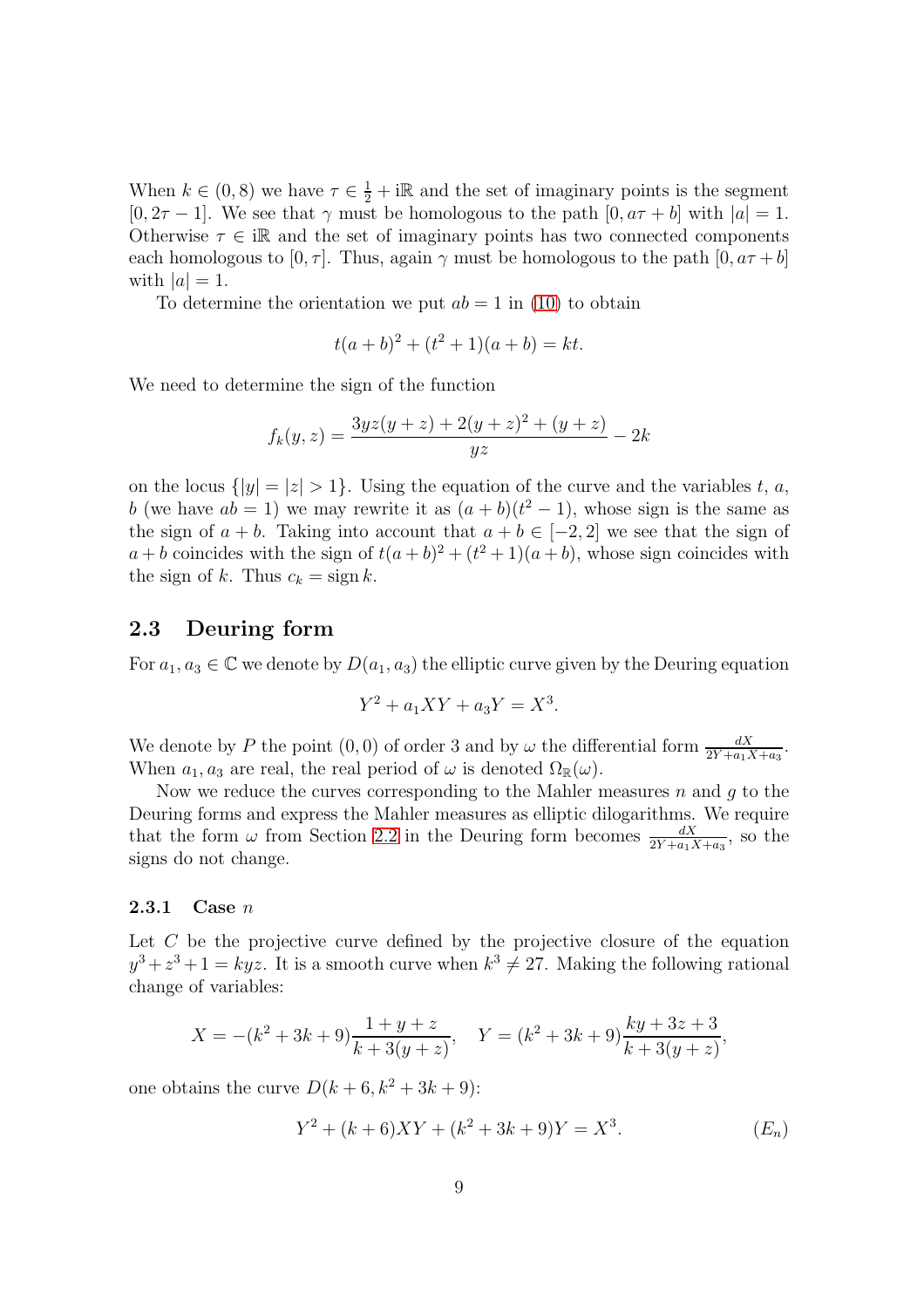The curve C contains 9 points among which three satisfy  $y = 0$ , three satisfy  $z = 0$ , and three points are at infinity. Let  $\epsilon = \frac{-1+\sqrt{-3}}{2}$ . The point  $(0, -1)$  on C is mapped to the point  $P = (0, 0)$ , and the point at infinity  $(1 : -\epsilon : 0)$  is mapped to  $Q = \left(-\frac{k^2 + 3k + 9}{3}\right)$  $\frac{3k+9}{3}, \frac{k^2+3k+9}{9}$  $\frac{3k+9}{9}(\epsilon+2)(k-3\epsilon)$ . The points P and Q are generators of the group of points of order 3 thus giving a level structure of type  $\Gamma(3)$  on the elliptic curve.

One can verify that the divisor of y is  $[P] + [P+Q] + [P-Q] - [0] - [Q] - [-Q]$ and the divisor of z is  $[-P] + [-P+Q] + [-P-Q] - [0] - [Q] - [-Q]$ . Therefore

$$
\beta({y, z}) = (y) * (z)^{-} = 3([2P] + [2P + Q] + [2P - Q]) - 6([P] + [P + Q] + [P - Q])
$$
  
+ 3([0] + [Q] + [-Q]) = -9([P] + [P + Q] + [P - Q]).

Finally we express the Mahler measure in terms of  $R_{E_n(k)}$ :

$$
n(k) = -\frac{9c_k}{2\pi} R_{E_n(k)}([P] + [P+Q] + [P-Q]), \text{ where } c_k = \begin{cases} 1 & \text{if } k > 3, \\ -2 & \text{if } k \le -1. \end{cases}
$$
 (11)

#### <span id="page-9-1"></span>2.3.2 Case  $q$

Similarly to the first case after making the following rational change of variables:

$$
X = k\frac{y+z+1}{y+z-k}, \quad Y = k\frac{-yk+z+1}{y+z-k},
$$

one obtains the elliptic curve  $D(k-2, k)$  if  $k \notin \{-1, 0, 8\}$ :

<span id="page-9-0"></span>
$$
Y^{2} + (k - 2)XY + kY = X^{3}.
$$
 (E<sub>g</sub>)

Let Q be the point  $(-1, -1)$ , which is of order 2. The points P and Q generate a cyclic group of order 6. Thus we obtain a level structure of type  $\Gamma_1(6)$ .

One can verify that

$$
(y) = [Q] + [P] - [Q + P] - [0], \quad (z) = [Q] + [-P] - [Q - P] - [0],
$$

therefore

$$
\beta({y, z}) = (y) * (z)^{-} = 6([P + Q] - [P]).
$$

Finally we obtain

<span id="page-9-2"></span>
$$
g(k) = \frac{3c_k}{\pi} R_{E_g(k)}([P+Q] - [P]), \text{ where } c_k = \text{sign } k. \tag{12}
$$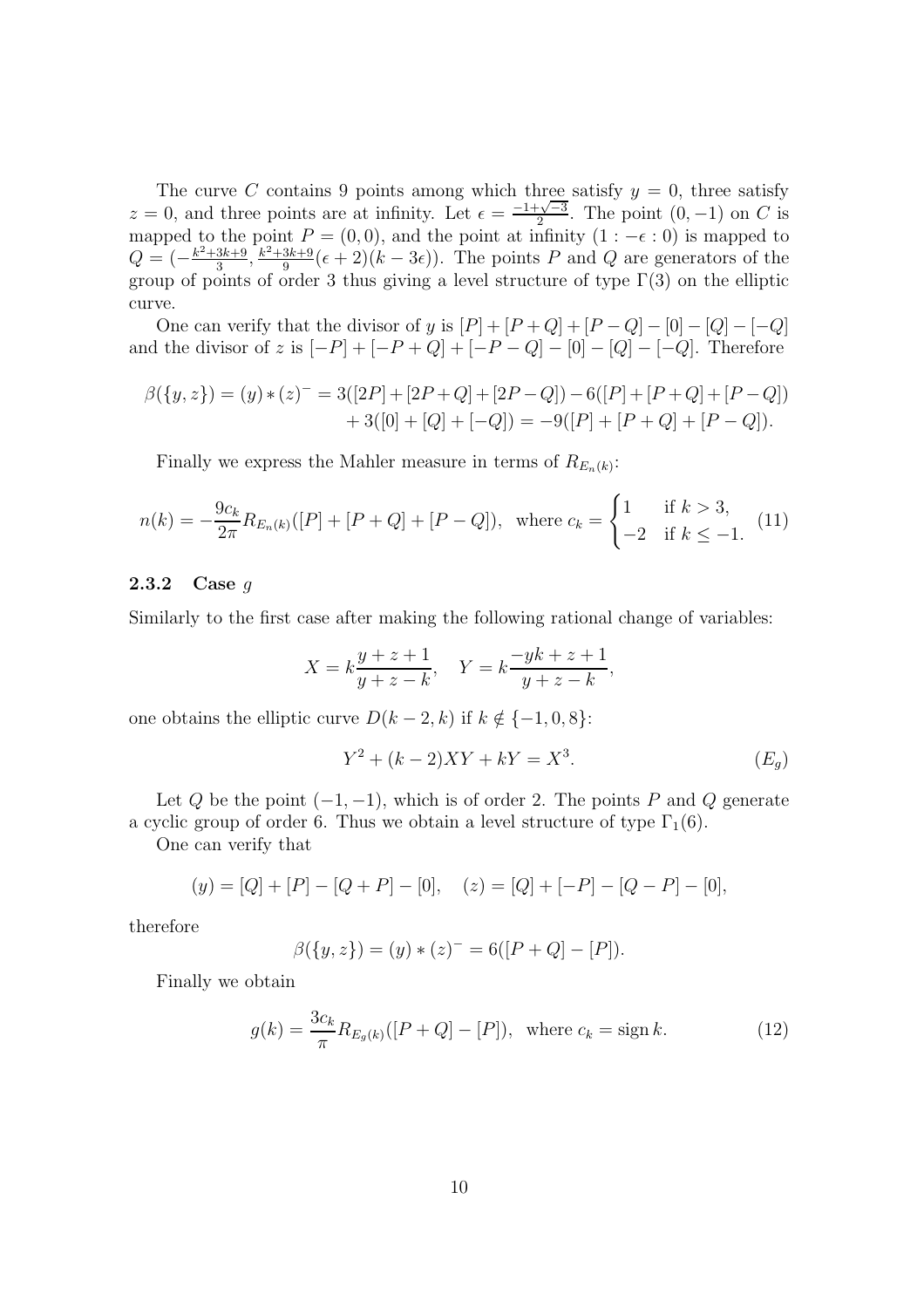# <span id="page-10-1"></span>3 Beilinson's theorem for  $\Gamma_0(N)$

Let N be a squarefree integer with prime decomposition  $N = p_1, \ldots, p_n$ . Let  $f =$  $\sum a(n)q^n$  be a newform for  $\Gamma_0(N)$  of weight 2. Let W be the group of Atkin-Lehner involutions. This is a group isomorphic to  $(\mathbb{Z}/2\mathbb{Z})^n$ . For  $m > 0$ ,  $m|N$  denote by  $w_m$  the Atkin-Lehner involution corresponding to m. Any cusp of  $\Gamma_0(N)$  is given by  $w(\infty)$  for a unique  $w \in W$ . The width of  $w_m(\infty)$  is m. It is known that (see [\[AL70\]](#page-21-5)) for a prime  $p|N$  we have  $f|_2w_p = -a(p)f$ .

Let  $E(\tau, s)$  be the real-analytic Eisenstein series which for Re  $s > 1$  is given by

<span id="page-10-0"></span>
$$
E(\tau,s) = \sum_{\gamma \in \Gamma_0(\infty) \backslash \Gamma_0(N)} (\text{Im } \gamma \tau)^s.
$$

Let  $\mathbb{Q}[W]_0$  be the augmentation ideal of  $\mathbb{Q}[W]$ . For any  $\alpha \in \mathbb{Q}[W]_0$ ,  $\alpha = \sum_{w \in W} \alpha_w[w]$ consider  $E_{\alpha} = E|_{0}\alpha$ . By the Kronecker limit formula  $E_{\alpha}(\tau, s)$  is holomorphic by s at s = 1 and  $E_{\alpha}(\tau,1) = -\frac{1}{2\pi}$  $\frac{1}{2\pi} \log |F_\alpha(\tau)|$  for  $F_\alpha \in \mathbb{C}(X_0(N))^\times \otimes \mathbb{Q}$  such that  $(F_{\alpha}) = \sum_{w \in W} \alpha_w[w(\infty)].$ 

Let  $\alpha, \beta \in \mathbb{Q}[W]_0$ . Then  $\{F_\alpha, F_\beta\} \in K_2(X_0(N)) \otimes \mathbb{Q}$  and by the definition

$$
\langle r_{X_0(N)}(\lbrace F_\alpha, F_\beta \rbrace), 2\pi i f(\tau) d\tau \rangle
$$
  
= 
$$
-8\pi^2 \int_{X_0(N)} f(\tau) \log |F_\alpha(\tau)| \frac{\partial}{2\pi i \partial \tau} \log F_\beta(\tau) dxdy \quad (13)
$$

where  $x,\,y$  denote Re  $\tau,$  Im  $\tau$  respectively.

Let  $E_2 = \frac{3}{\pi y} + 1 - 24 \sum_{k,l>0} kq^{kl}$ . Note that  $\frac{\partial}{2\pi i \partial \tau} \log F_{\beta}(\tau)$  is a holomorphic Eisenstein series of weight 2. Suppose  $\beta' \in \mathbb{Q}[W]$  is such that the latter equals  $E_2|_2\beta'$  (we will compute  $\beta'$  later). Then the right hand side of [\(13\)](#page-10-0) equals

$$
\lim_{s \to 1+} 16\pi^3 \int_{X_0(N)} \sum_{w \in W} \alpha_w E(w\tau, s) f(\tau) \overline{(E_2|_2 \beta')(\tau)} dx dy.
$$

Let  $\gamma: W \to {\pm 1}$  be such that  $f|_2w = \gamma(w)f$  for all  $w \in W$ . We may rewrite the integral as

$$
\int_{X_0(N)} E(\tau,s)f(\tau)\overline{(E_2|_2\beta'\sum_{w\in W} \alpha_w\gamma(w)w)(\tau)}dxdy.
$$

Let  $g = E_2|_2 \beta' \sum_{w \in W} \alpha_w \gamma(w)w$ . The last integral is the Rankin-Selberg integral for the convolution L-function of f and g. It equals (see [\[Iwa97\]](#page-21-6))  $(4\pi)^{-2}(L(f) *$  $L(g)(s+1)$  where

$$
\sum_{k>0} a(k)k^{-s} * \sum_{k>0} a'(k)k^{-s} := \sum_{k>0} a(k)a'(k)k^{-s}.
$$

Therefore our regulator [\(13\)](#page-10-0) equals  $-\frac{1}{2}$  $rac{1}{2}(L(f) * L(g))(2).$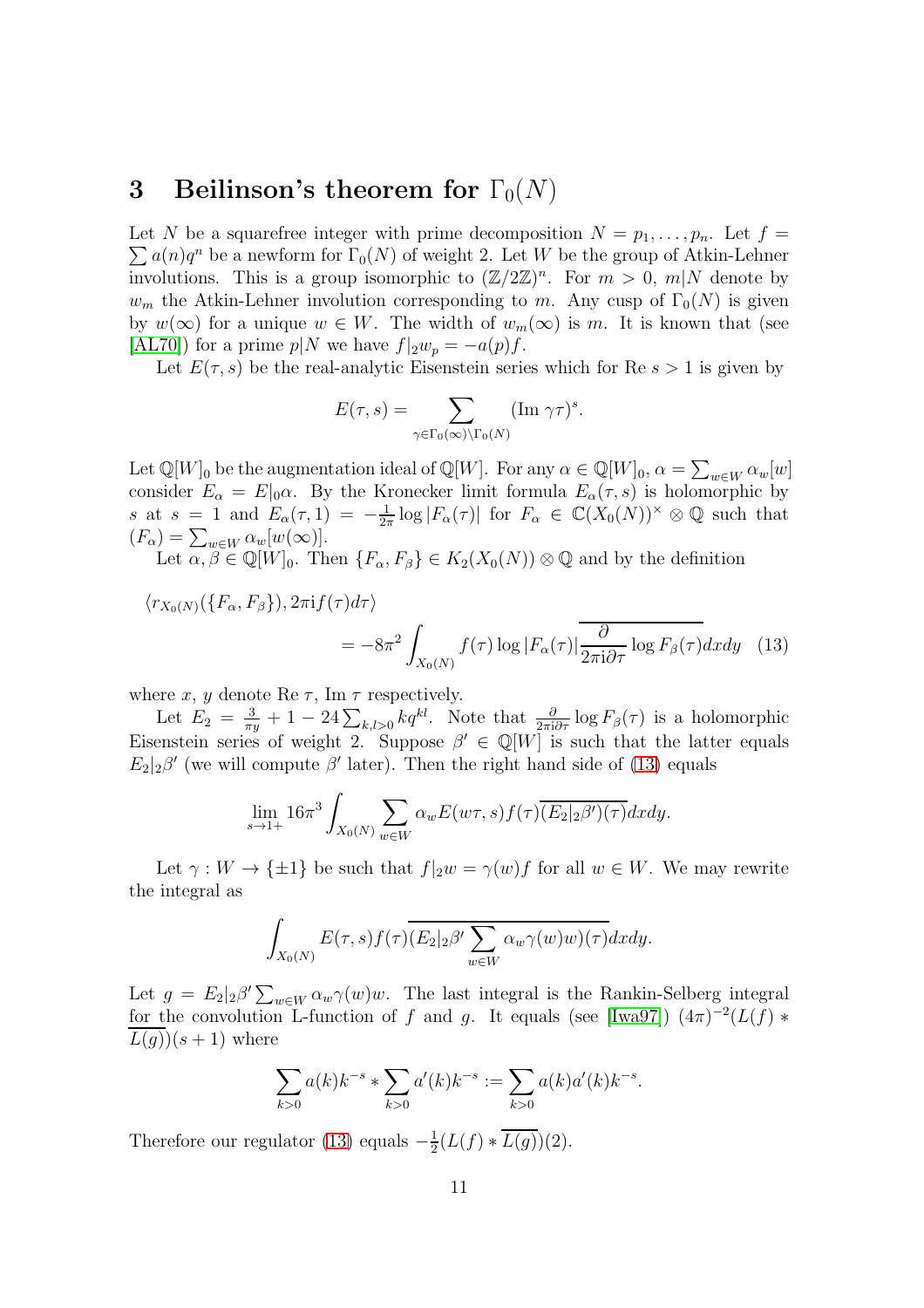Let 
$$
\beta' \sum_{w \in W} \alpha_w \gamma(w) w = \sum_{m|N} c_m w_m
$$
. Note that  $E_2|_2 w_m(\tau) = mE_2(m\tau)$ . Thus  

$$
L(g)(s) = -24 \sum_{m|N} m c_m \sum_{k,l>0} k(klm)^{-s} = -24 \sum_{m|N} c_m m^{1-s} \zeta(s) \zeta(s-1).
$$

Now we compute  $L(f) * m^{-s} \zeta(s) \zeta(s-1)$ . Since both  $L(f)$  and  $m^{-s} \zeta(s) \zeta(s-1)$ have product expansions it is enough to find the convolution of local factors. For  $p \nmid N$  we get

$$
\frac{1}{1 - a(p)T + pT^2} * \frac{1}{(1 - T)(1 - pT)} = \frac{1 - p^2T^2}{(1 - a(p)T + pT^2)(1 - pa(p)T + p^3T^2)}.
$$
  
For  $p|\frac{N}{m}$ :

$$
\frac{1}{1 - a(p)T} * \frac{1}{(1 - T)(1 - pT)} = \frac{1}{(1 - a(p)T)(1 - pa(p)T)}.
$$

For  $p|m$ :

$$
\frac{1}{1 - a(p)T} * \frac{T}{(1 - T)(1 - pT)} = \frac{a(p)T}{(1 - a(p)T)(1 - pa(p)T)}.
$$

Summarizing:

$$
L(f) * m^{-s} \zeta(s) \zeta(s-1) = a(m) m^{-s} \frac{L(f,s)L(f,s-1)}{\zeta(2s-2) \prod_{k=1}^n (1-p_k^{2-2s})}.
$$

Thus the regulator equals

$$
-\frac{144}{\pi} \frac{\sum_{m|N} c_m a(m) m^{-1}}{\prod_{k=1}^n (1 - p_k^{-2})} L(f, 1) L(f, 2).
$$

We want to obtain a nicer expression for  $\sum_{m|N} c_m a(m) m^{-1}$ . Let  $\varepsilon : \mathbb{Q}[W] \to \mathbb{Q}$ be the map which sends the identity to 1 and all other  $w \in W$  to 0. Then

<span id="page-11-0"></span>
$$
\sum_{m|N} c_m a(m) m^{-1} = \varepsilon (\beta' (\sum_{w \in W} \alpha_w \gamma(w) w) (\sum_{m|N} a(m) m^{-1} w_m)). \tag{14}
$$

To find  $\beta'$  we note the the constant coefficient of  $E_2|_2w_m$  is m for all  $m|N$ . Let  $d = \sum_{m|N} m w_m$ . Then  $\varepsilon(w_m d) = m$  for all  $m|N$ . On the other hand the constant coefficient of  $E_2|_2w\beta'$  must be  $\beta_w$ . This is satisfied if  $\varepsilon(w\beta'd) = \beta_w$  for all  $w \in W$ , which is equivalent to  $\beta' d = \beta$ . Since  $d = \prod_{k=1}^{n} (1 + p_k w_{p_k})$ , d is invertible,  $\beta' = d^{-1}\beta$ , and

$$
d^{-1} = \prod_{k=1}^{n} \frac{1 - p_k w_{p_k}}{1 - p_k^2}.
$$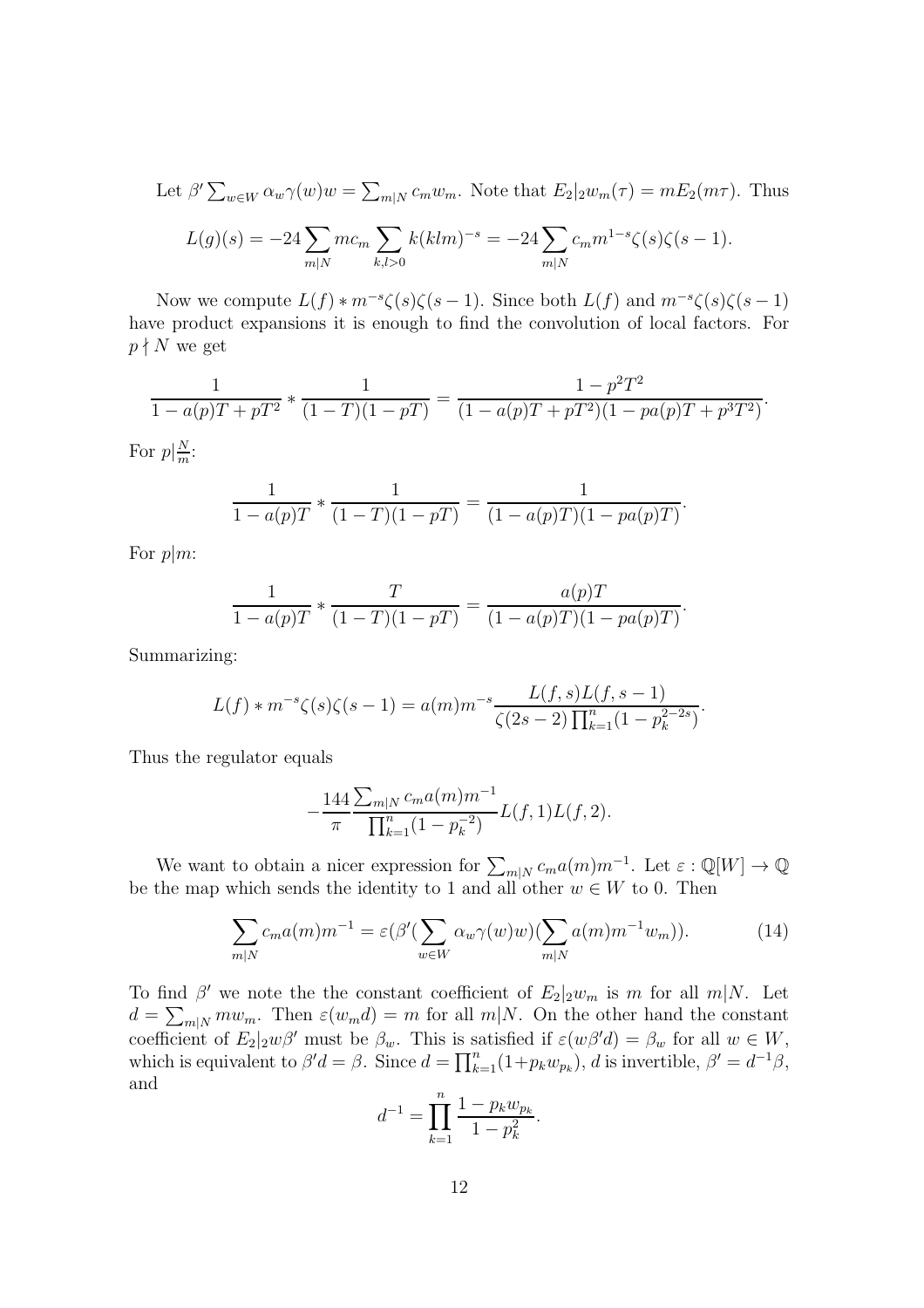For the last term in [\(14\)](#page-11-0) we also have a product expansion, namely

$$
\sum_{m|N} a(m)m^{-1}w_m = \prod_{k=1}^n (1 - \gamma(w_{p_k})p_k^{-1}w_{p_k}) = a(N)N^{-1}w_N \prod_{k=1}^n (1 - \gamma(w_{p_k})p_kw_{p_k}).
$$

Let  $\gamma^*$  be the involution of  $\mathbb{Q}[W]$  which sends w to  $\gamma(w)w$  for  $w \in W$ . Put  $\alpha' = d^{-1}\alpha$ . Then [\(14\)](#page-11-0) becomes

$$
(-1)^{n}\gamma(w_{N})N^{-1}\varepsilon(w_{N}\beta'\gamma^{*}(\alpha'))\prod_{k=1}^{n}(1-p_{k}^{2})=N^{-1}\varepsilon(w_{N}\alpha'\gamma^{*}(\beta'))\prod_{k=1}^{n}(p_{k}^{2}-1).
$$

The final formula for the regulator reads

<span id="page-12-2"></span>
$$
\langle r_{X_0(N)}(\lbrace F_\alpha, F_\beta \rbrace), 2\pi i f(\tau) d\tau \rangle = -\frac{144N}{\pi} \varepsilon (w_N \alpha' \gamma^*(\beta')) L(f, 1) L(f, 2). \tag{15}
$$

Note that corresponding formula in a different case was obtained by Brunault [\[Bru06\]](#page-21-7).

## <span id="page-12-3"></span>4 Search for parallel lines

Let  $(E/\mathbb{C}, \omega)$  be an elliptic curve with a holomorphic differential. Realize E as a plane cubic with equation  $y^2 = x^3 + ax + b$  such that  $\omega = \frac{dx}{2a}$  $\frac{dx}{2y}$ . Let Z be a finite subgroup of  $E(\mathbb{C})$ . Put  $Z_0 = E \setminus \{0\}$ . For any  $p \in Z_0$  let  $x_p$ ,  $y_p$  be the coordinates of p. Let T be the set of (unordered) triples  $p, q, r \in Z_0$  such that  $p + q + r = 0$ . For  $(p, q, r) \in T$  let  $l_{p,q,r}$  be the unique line on  $P^2$  such that  $l_{p,q,r} \cdot E = [p] + [q] + [r]$ . Let the equation of this line be  $y + s_{p,q,r}x + t_{p,q,r} = 0$ . The slopes  $s_{p,q,r}$  are of special interest because of the following observation:

<span id="page-12-1"></span>**Proposition 4.1.** Suppose  $(p, q, r) \in T$  and  $(p', q', r') \in T$  be two distinct triples such that  $s_{p,q,r} = s_{p',q',r'}$ . Then the value of  $R_{\omega}$  is zero on the divisor

$$
([p] + [q] + [r] - 3[0]) * ([-p'] + [-q'] + [-r'] - 3[0]).
$$

*Proof.* Since the triples are distinct  $t_{p,q,r} \neq t_{p',q',r'}$ . Put

$$
f = (t_{p,q,r} - t_{p',q',r'})^{-1} (y + s_{p,q,r}x + t_{p,q,r}).
$$

Then  $(f) = [p] + [q] + [r] - 3[0], (1 - f) = [p'] + [q'] + [r'] - 3[0]$  and the statement is essentially  $R_{\omega}(\beta({f, 1-f})) = 0.$  $\Box$ 

<span id="page-12-0"></span>**Proposition 4.2.** There exists a unique map from  $Z_0$  to  $\mathbb{C}$ , denoted  $p \to z_p \in \mathbb{C}$ , such that

(i)  $z_p + z_{-p} = 0$  for all  $p \in Z_0$ ,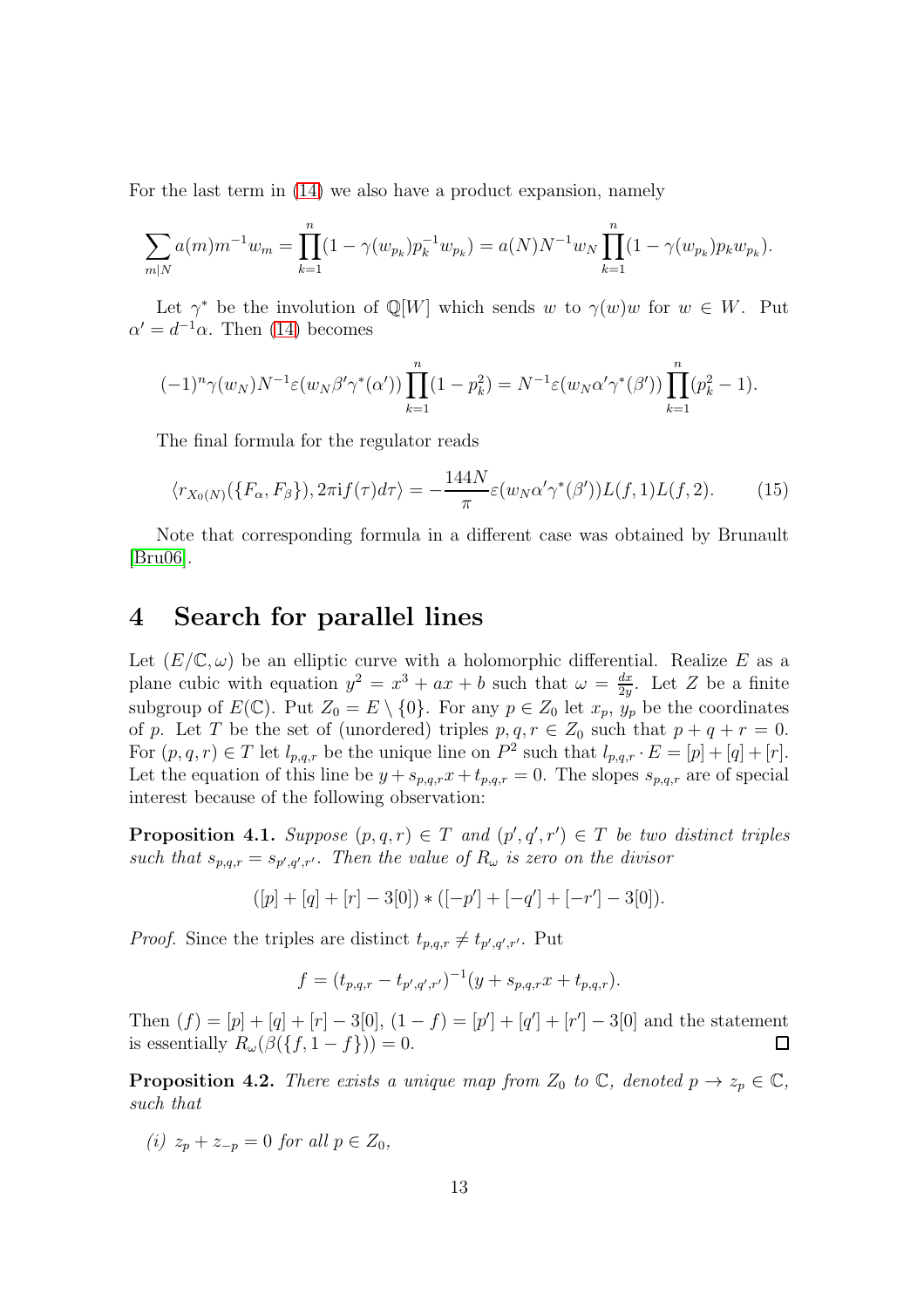(ii)  $z_p + z_q + z_r = s_{p,q,r}$  for all  $(p, q, r) \in T$ ,

moreover, we have

(iii)  $x_p + x_q + x_r = s_{p,q,r}^2$  for all  $(p, q, r) \in T$ .

For an isogeny  $\rho: E' \to E$  let the differential on E' be  $\rho^* \omega$  and the group be  $\rho^{-1} Z$ . Then for any  $p \in Z_0$ 

$$
z_p = \sum_{p' \in \rho^{-1}p} z_{p'}.
$$

*Proof.* Existence. As a local coordinate at 0 choose the formal integral of  $\omega$  and denote it by u. For each  $p \in Z_0$  let  $n_p$  be the order of p and f be a function such that  $(f) = n_p[0] - n_p[p]$ , which is unique up to a constant multiple. Put  $\varphi_p = n_p^{-1}dlog f$ . Let  $e_k(p)$  be the coefficients of  $\varphi_p$ :

$$
\varphi_p = \sum_{k=0}^{\infty} e_k(p) u^{k-1} du.
$$

Since  $\varphi_{-p}$  is the pullback of  $\varphi_p$  under the automorphism  $\alpha \to -\alpha$  of E, we have  $e_k(-p) = (-1)^k e_k(p)$ . Note that

$$
-d\log(y+s_{p,q,r}x+t_{p,q,r})=\varphi_p+\varphi_q+\varphi_r.
$$

Therefore the Laurent coefficients of the left hand side are sums of the values of  $e_k$ . On the other hand we may use the Laurent expansions of  $x$  and  $y$  to obtain

$$
-d\log(y+s_{p,q,r}x+t_{p,q,r})=(3u^{-1}+s_{p,q,r}+s_{p,q,r}^2u+\cdots)du.
$$

Thus  $z_p = e_1(p)$  satisfies the desired properties.

To prove *(iii)* it suffices to see that  $e_2(p) = x_p$ . This follows from vanishing of the sum of residues of the differential  $x\varphi_p^{-1}$  $x\varphi_p^{-1}$  $x\varphi_p^{-1}$ .

Uniqueness. We show how to determine  $z_p$  for a given  $p \in Z_0$  using the properties (i) and (ii). For  $k = 1, \dots, n_p-2$  we have  $z_{(k+1)p} = z_p + z_{kp} - s_{p,kp,-(k+1)p}$ . Summing up these identities we obtain

$$
n_p z_p = \sum_{k=1}^{n_p - 2} s_{p, kp, -(k+1)p}.
$$

To prove the last assertion note that the isogeny preserves the local parameter and

$$
\rho^*\varphi_p = \sum_{p' \in \rho^{-1}p} \varphi_{p'}.
$$

 $\Box$ 

<span id="page-13-0"></span><sup>&</sup>lt;sup>1</sup>The same method can be applied to compute  $e_k$  for  $k > 2$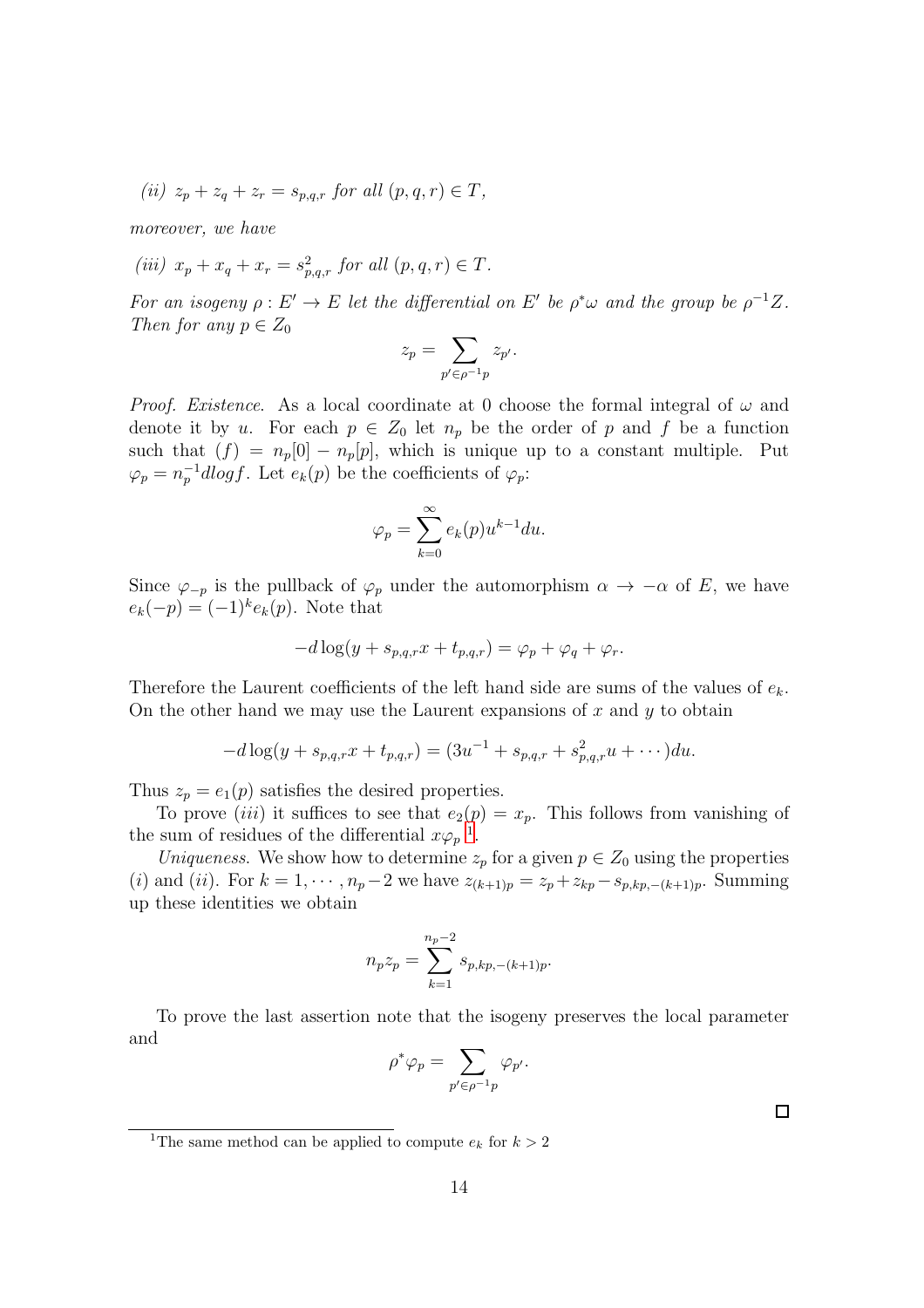## 4.1 Multiplication by 2

Let  $p \in Z_0$  and suppose all points q such that  $2q = p$  belong to Z. Denote these points  $q_1, \ldots, q_4$ . Consider the isogeny  $[2] : E \to E$ . The pullback of  $\omega$  is  $2\omega$ . The following relation for  $R_{E,\omega}$  follows from [\(8\)](#page-3-0):

<span id="page-14-0"></span>
$$
R_{E,\omega}(p) = 2 \sum_{i=1}^{4} R_{E,\omega}(q_i).
$$
 (16)

By Proposition [4.2](#page-12-0) we have (note that passing from  $2\omega$  to  $\omega$  divides  $z_{q_i}$  by 2)

$$
z_p = \frac{1}{2} \sum_{i=1}^{4} z_{q_i}.
$$

Suppose  $p$  is a point of order 3. Then  $2p$  is among  $q_i$ . Let it be  $q_4$ . Hence

$$
3z_p = z_{q_1} + z_{q_2} + z_{q_3}.
$$

Since  $3p = q_1 + q_2 + q_3 = 0$ , we may consider lines  $l_{p,p,p}$  and  $l_{q_1,q_2,q_3}$ . By Proposition [4.2](#page-12-0) their slopes are equal. The corresponding divisor from Proposition [4.1](#page-12-1) is

$$
3([p] - [0]) * ([-q1] + [-q3] + [-q4] - 3[0]) \sim_{-} 3(2[q2] + 2[q3] + 2[q4] - 3[p]),
$$

and the statement of Proposition [4.1](#page-12-1) is equivalent to [\(16\)](#page-14-0).

**Proposition 4.3.** Let p be a point of order 3. Let  $r_1$ ,  $r_2$ ,  $r_3$  be the points of order 2. Then the triple tangent at p is parallel to the line passing through the points  $2p + r_i$ .

### <span id="page-14-1"></span>4.2 Lines for  $\Gamma(3)$ -structure

Let Z be the group of points of order 3. The set T consists of triples  $(p, p, p)$ . For each  $p \in Z_0$  we have  $s^2 = 3x$ . Thus the only pair of parallel lines can be  $l_{p,p,p}$  and  $l_{-p,-p,-p}$ , and this happens only if  $x_p = 0$ . The slope must be 0, so  $3x_p^2 + a = 0$ , which implies  $a = 0$ . Thus our curve is isomorphic to the CM curve  $y^2 = x^3 + 1$ . For  $p = (0, 1)$  the lines  $l_{p,p,p}$  and  $l_{-p,-p,-p}$  are parallel and Proposition [4.1](#page-12-1) says  $R_{E,\omega}(p) = 0$ , which also could be proved by [\(8\)](#page-3-0) for the automorphism of E of order 3, which preserves p.

The corresponding rational values of k in the family  $(E_n)$  $(E_n)$  $(E_n)$ , for which parallel lines exist, are 0 and  $-6$ . The corresponding rational value for  $(E_q)$  $(E_q)$  $(E_q)$  is 2

## <span id="page-14-2"></span>4.3 Lines for  $\Gamma_1(6)$ -structure

Let Z be a cyclic subgroup of order 6 with generator p. There are 6 elements in  $T$ :

 $(p, p, 4p), (p, 2p, 3p), (2p, 2p, 2p), (2p, 5p, 5p), (3p, 4p, 5p), (4p, 4p, 4p).$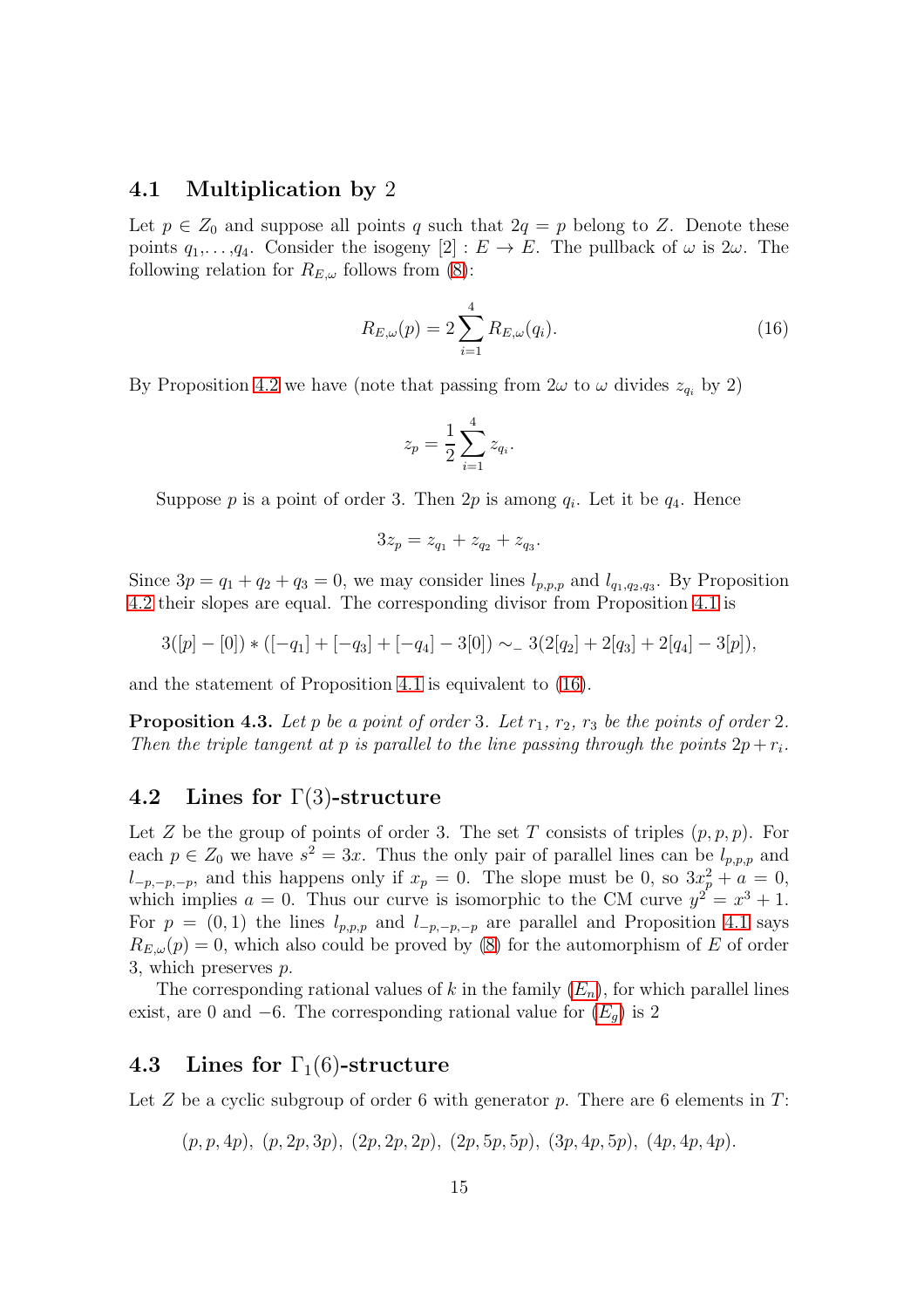There are 6 pairs of lines which may be parallel. We list only four of them, the other two can be obtained from the listed ones by sending p to  $-p$ .

 $(l_{p,p,4p}, l_{2p,2p,2p}), (l_{p,p,4p}, l_{2p,5p,5p}), (l_{p,2p,3p}, l_{4p,4p,4p}), (l_{2p,2p,2p}, l_{4p,4p,4p})).$ 

Let us compute the slopes for the family  $(E_q)$  $(E_q)$  $(E_q)$ ,  $p = -P - Q$ . The slopes where defined with respect to equation of the form  $y^2 = x^3 + ax + b$ . So whenever we have computed the (negative) slope of a line in coordinates X, Y we add  $1-\frac{k}{2}$  $\frac{k}{2}$  to obtain the slopes that we need:

$$
s_{p,p,4p} = -1 - \frac{k}{2}, \ s_{p,2p,3p} = -\frac{k}{2}, \ s_{2p,2p,2p} = 1 - \frac{k}{2},
$$
  

$$
s_{2p,2p,5p} = 1 + \frac{k}{2}, \ s_{3p,4p,5p} = \frac{k}{2}, \ s_{4p,4p,4p} = -1 + \frac{k}{2}.
$$

The values of k for which two lines become parallel are (recall that  $k \notin \{-1, 0, 8\}$ ):

- k = -2. This is the curve 20A2 in Cremona's table. In this case  $s_{p,p,4p}$  =  $s_{2p,5p,5p}$ . We obtain relation  $16R_{E,\omega}(P+Q) = -11R_{E,\omega}(P)$ .
- $k = 1$ . This is the curve 14A4. In this case  $s_{p,2p,3p} = s_{4p,4p,4p}$  and  $s_{3p,4p,5p} =$  $s_{2p,2p,2p}$ . We obtain relation  $2R_{E,\omega}(P+Q) = 5R_{E,\omega}(P)$ .
- $k = 2$ . This case already appeared in Section [4.2.](#page-14-1)

## 4.4 Lines for  $\Gamma_1(4) \cap \Gamma(2)$ -structure

Let Z be a group of order 8 generated by p and r of orders 4 and 2 respectively. T contains 9 elements:

$$
(p, p, 2p), (p, r, 3p + r), (p, p + r, 2p + r), (p + r, p + r, 2p), (2p, r, 2p + r),(3p, 3p, 2p), (3p, r, p + r), (3p, 3p + r, 2p + r), (3p + r, 3p + r, 2p).
$$

Let  $z_p = \alpha$ ,  $z_{p+r} = \beta$ . The slopes of the corresponding lines are

$$
s_{p,p,2p} = 2\alpha, \ s_{p,r,3p+r} = \alpha - \beta, \ s_{p,p+r,2p+r} = \alpha + \beta, \ s_{p+r,p+r,2p} = 2\beta, \ s_{2p,r,2p+r} = 0,
$$
  

$$
s_{3p,3p,2p} = -2\alpha, \ s_{3p,r,p+r} = -\alpha + \beta, \ s_{3p,3p+r,2p+r} = -\alpha - \beta, \ s_{3p+r,3p+r,2p} = -2\beta.
$$

Studying the possibilities of some lines becoming parallel we obtain 4 cases, namely  $\alpha = \pm 3\beta$  and  $\beta = \pm 3\alpha$ . Without loss of generality we assume  $\beta = 3\alpha$  (the other cases can be obtained from this by changing the choice of generators). The relation between elliptic dilogarithms we get in this case is:

$$
3R_{E,\omega}(p+r) = 5R_{E,\omega}(p).
$$

Next we find the curve E with  $\beta = 3\alpha$ . By Proposition [4.2](#page-12-0) (iii) we can find  $x_p =$  $-\frac{4}{3}$  $rac{4}{3}\alpha^2, x_{p+r} = \frac{44}{3}$  $rac{14}{3}\alpha^2$ ,  $x_{2p} = \frac{20}{3}$  $\frac{20}{3}\alpha^2, x_r = -\frac{28}{3}$  $\frac{28}{3}\alpha^2$ ,  $x_{2p+r} = \frac{8}{3}$  $\frac{8}{3}\alpha^2$ . In particular,

$$
(x-x_{2p})(x-x_r)(x-x_{2p+r}) = x^3 - \frac{208}{3} \alpha^4 x + \frac{4480}{27} \alpha^6 = x^3 + ax + b.
$$

Different choices of  $\alpha \in \mathbb{Q}$  correspond to the same elliptic curve 24A1 with minimal model  $y^2 = x^3 - x^2 - 4x + 4$ .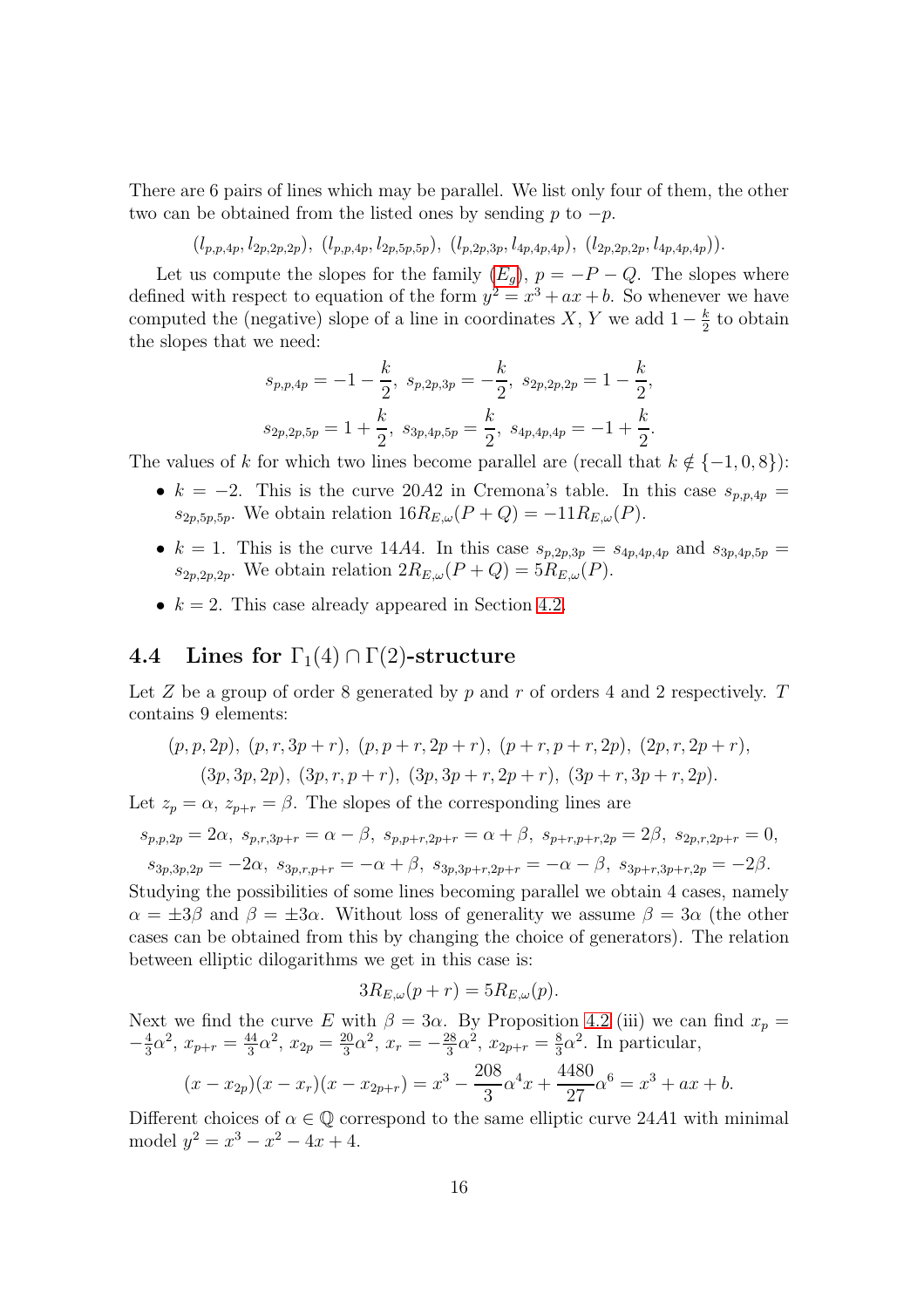# 5 Curves of conductor 14

There are 6 curves of conductor 14, denoted 14A1–14A6 in Cremona's tables. They form the following system of isogenies:



The horizontal arrows have degree 3, the vertical ones degree 2, and the directions of the isogenies where chosen in such a way that pulling back the Néron differential on one curve gives the Néron differential on another curve.

Now we identify the curves which correspond to the identities  $(1)$ – $(5)$  in the following table:

| Mahler measure | Deuring form | Name |
|----------------|--------------|------|
| $n(-1)$        | D(5, 7)      | 14A1 |
| n(5)           | D(11, 49)    | 14A2 |
| g(1)           | $D(-1,1)$    | 14A4 |
| q(7)           | D(5, 7)      | 14A1 |
| $g(-8)$        | $D(-10,-8)$  | 14A6 |

## 5.1 Isogenies of order 3

We begin with the values  $n(-1)$  and  $n(5)$ . For any k let us find an isogeny from the curve  $E = D(k+6, k^2+3k+9)$  to another curve whose kernel is generated by Q (see Section [2.3.1\)](#page-8-1). We send a point on E to the point  $(X', Y') = (-yz, y^3)$ . Then

$$
Y' - \frac{X'^3}{Y'} + 1 = -kX',
$$

so we see that  $(X', Y')$  lies on  $E' = D(k, 1)$ . Thus we obtain an isogeny  $\rho_k$ :  $D(k+6, k^2+3k+9) \to D(k, 1)$ . We have  $\rho(P_E) = P_{E'}$  and  $\rho^* \omega_{E'} = 3 \omega_E$ . Hence

$$
R_{E',\omega_{E'}}(P_{E'})=3R_{E,\omega_{E}}([P]+[P+Q]+[P-Q]).
$$

Let  $k \in \mathbb{R}$ . Since the kernel of the isogeny does not contain real points, it preserves the real cycle. Therefore the pullback of  $du$  on  $E'$  is again  $du$  on  $E$  and

$$
R_{E'}(P_{E'}) = R_E([P] + [P + Q] + [P - Q]).
$$

Thus we obtain

$$
n(-1) = \frac{9}{\pi} R_{E_n(-1)}([P] + [P + Q] + [P - Q]) = \frac{9}{\pi} R_{E_g(1)}(P),
$$
  

$$
n(5) = -\frac{9}{2\pi} R_{E_n(5)}([P] + [P + Q] + [P - Q]) = -\frac{9}{2\pi} R_{D(5,1)}(P) = \frac{9}{2\pi} R_{E_g(-8)}(P).
$$

Note the sign change in the last equality. This is because  $E_g(-8) = D(-10, -8)$  is isomorphic to  $D(5, 1)$  but the orientation on the set of real points is opposite.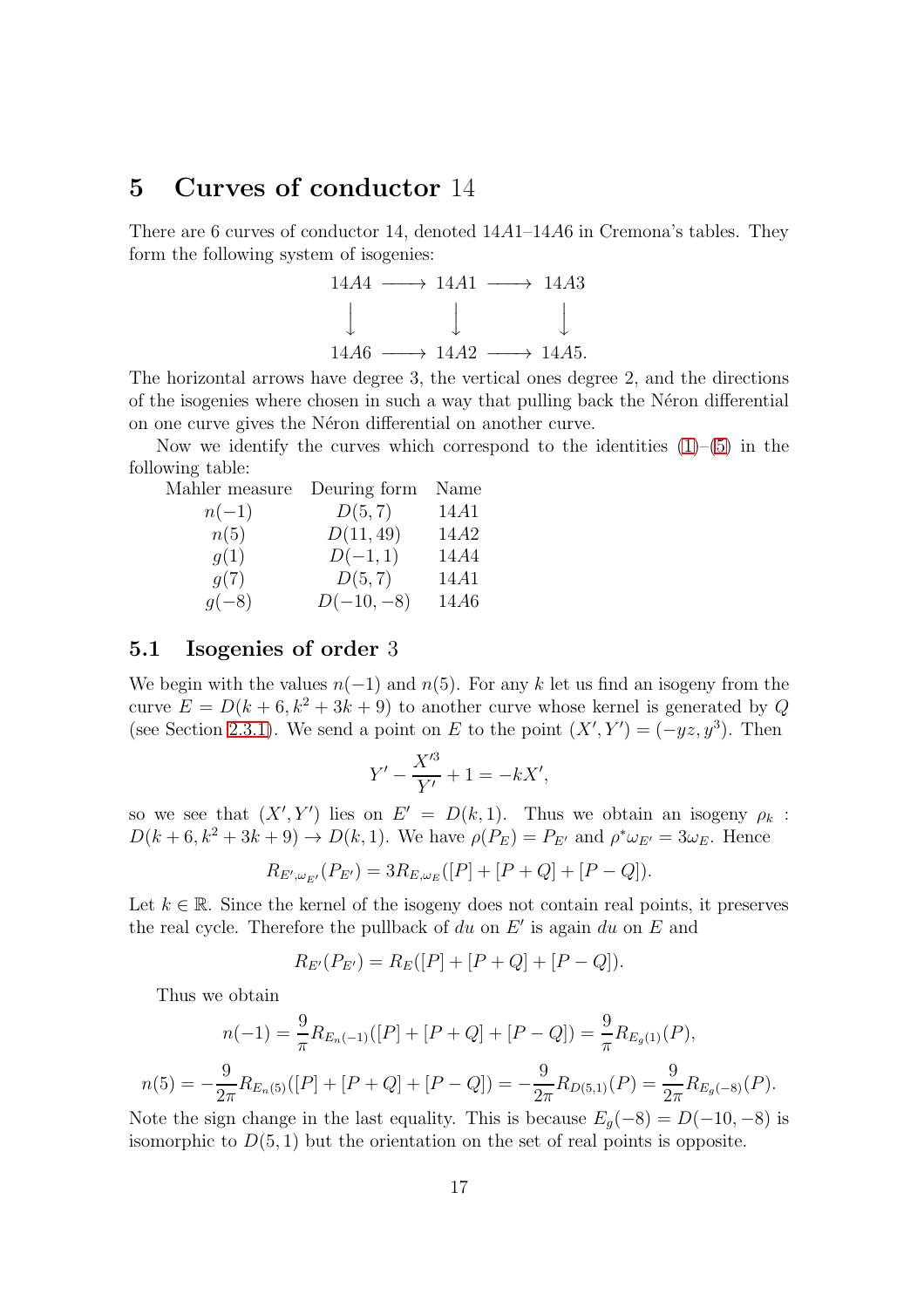## 5.2 Isogenies of order 2

Let us now find an isogeny from  $E = E_q(k) = D(k-2, k)$  (as in Section [2.3.2\)](#page-9-1) to another curve whose kernel is generated by  $Q$  (now  $Q$  has order 2). We send a point  $(X,Y)$  on E to the point  $(X',Y') = (\frac{X(X-k)}{X+1}, \frac{(Y+kX)(Y+X^2)}{(X+1)^2})$ . Then  $(X',Y')$  lies on the curve  $D(-k-4, -k^2)$ , which is isomorphic to  $D(-\frac{8}{k}-2, -\frac{8}{k})$  $(\frac{8}{k}) = E_g(-\frac{8}{k})$  $\frac{8}{k}$ ). For  $k \in \mathbb{R}$  the map  $E_g(k) \to D(-k-4, -k^2)$  does not change the orientation, while the isomorphism  $D(-k-4, -k^2) \rightarrow E_g(-\frac{8}{k})$  $\frac{8}{k}$ ) changes the orientation when  $k < 0$ .

The curves  $E_q(1)$  and  $E_q(-8)$  are connected by such isogenies. Let  $\rho_1 : E_q(1) \rightarrow$  $E_g(-8)$  and  $\rho_2 : E_g(-8) \to E_g(1)$ .  $\rho_1$  does not change the orientation. The set  $E_g(1)(\mathbb{R})$  has one connected component  $(\tau \in \frac{1}{2} + i\mathbb{R})$ . Therefore  $\rho_1$  restricted to this set is a double covering which means that  $\rho_1^* du = 2du$ . The set  $E_g(-8)(\mathbb{R})$ has two connected components ( $\tau \in i\mathbb{R}$ ). Therefore  $\rho_2$  is an (orientation-reversing) isomorphism on each connected component and  $\rho_2^* du = -du$ . We obtain

$$
R_{E_g(-8)}(P) = 2R_{E_g(1)}([P] + [P + Q]), \qquad R_{E_g(1)}(P) = -R_{E_g(-8)}([P] + [P + Q]).
$$

Using these equalities we express all the Mahler measures we need except  $g(7)$  in terms of dilogarithms on  $E_q(1)$  (for  $n(-1)$  see above):

$$
g(-8) = \frac{3}{\pi} R_{E_g(-8)}([P] - [P + Q]) = \frac{3}{\pi} R_{E_g(1)}(5[P] + 4[P + Q]),
$$
  

$$
g(1) = \frac{3}{\pi} R_{E_g(1)}(-[P] + [P + Q]),
$$
  

$$
n(5) = \frac{9}{\pi} R_{E_g(1)}([P] + [P + Q]).
$$

Now we use the relation  $2R_{E_q(1)}(P+Q) = 5R_{E_q(1)}(P)$ , which was obtained in Section [4.3,](#page-14-2) to eliminate  $R_{E_q(1)}(P+Q)$  and list what we have obtained so far:

$$
g(-8) = \frac{45}{\pi} R_{E_g(1)}(P),
$$
  
\n
$$
g(1) = \frac{9}{2\pi} R_{E_g(1)}(P),
$$
  
\n
$$
g(1) = \frac{9}{2\pi} R_{E_g(1)}(P),
$$
  
\n
$$
g(1) = \frac{9}{2\pi} R_{E_g(1)}(P),
$$
  
\n
$$
n(-1) = \frac{9}{\pi} R_{E_g(1)}(P).
$$

So the identities [\(1](#page-1-0)[-3\)](#page-1-2) and [\(5\)](#page-1-1) are proved if we prove the following identity:

$$
R_{E_g(1)}(P) = \frac{7}{9\pi}L(f,2).
$$

## 5.3 Using Beilinson's theorem

In this section  $E = D(5, 7)$ . The curve that is isomorphic to  $X_0(14)$  is the curve 14A1. It is given by the equation

$$
Y^2 + YX + Y = X^3 + 4X - 6.
$$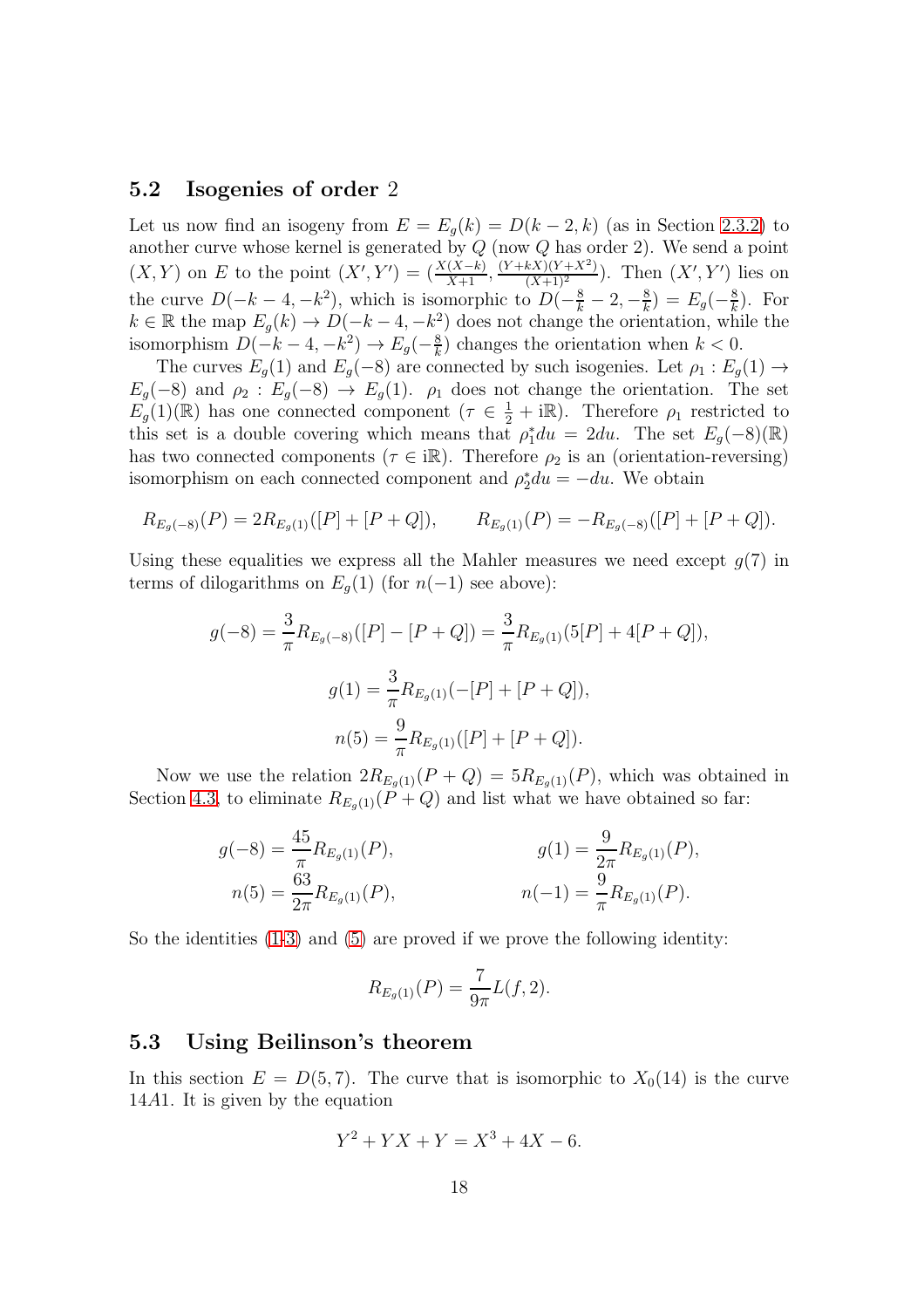we make the change of variables  $X' = X - 2$ ,  $Y' = Y - 2X + 2$  and obtain  $D(5, 7)$ 

<span id="page-18-0"></span>
$$
Y^2 + 5XY + 7Y = X^3.
$$
 (17)

This coincides with  $E_n(-1)$  and  $E_g(7)$ . We will work with  $E_g(7)$ . We have the following points on the curve:  $P = (0,0), Q = (-1,-1), -P = (0,-7), P + Q =$  $(7, -49), -P + Q = (7, 7).$ 

The modular parametrization of [\(17\)](#page-18-0) can be computed by PARI and is given by series which begin as

$$
X = q^{-2} + q^{-1} + 2q + 2q^{2} + 3q^{3} + 4q^{4} - 2q^{5} + \cdots,
$$
  
\n
$$
Y = -q^{-3} - 4q^{-2} - 6q^{-1} - 8 - 13q - 12q^{2} - 14q^{3} - 20q^{4} + \cdots.
$$

The expansion of the corresponding newform of weight 2 begins with

$$
f = q - q^2 - 2q^3 + q^4 + 2q^6 + q^7 + \cdots
$$

Let  $E_2$  be the Eisenstein series of weight 2 for  $PSL_2(\mathbb{Z})$ :

$$
E_2 = 1 - 24q - 72q^2 - 96q^3 - 168q^4 - 144q^5 - 288q^6 - 192q^7 + \cdots
$$

We verify that

$$
\frac{d}{2\pi i d\tau} \log(X+1) = \frac{1}{24} (-E_2(\tau) + 2E_2(2\tau) + 49E_2(7\tau) - 98E_2(14\tau)),
$$
  

$$
\frac{d}{2\pi i d\tau} \log Y = \frac{1}{24} (-4E_2(\tau) + 16E_2(2\tau) + 28E_2(7\tau) - 112E_2(14\tau)),
$$
  

$$
\frac{d}{2\pi i d\tau} \log(Y + 7X) = \frac{1}{24} (3E_2(\tau) + 2E_2(2\tau) + 21E_2(7\tau) - 98E_2(14\tau)),
$$

which shows that the images of the cusps are the points 0,  $P$ ,  $Q$  and  $P+Q$  (because

$$
(X + 1) = 2[Q] - 2[0], (Y) = 3[P] - 3[0], (Y + 7X) = 2[P + Q] + [P] - 3[0].)
$$

Consider the involutions  $w_2$  and  $w_7$  (see Section [3\)](#page-10-1). We have  $a(2) = -1, a(7) = 1$ , therefore  $\gamma(w_2) = 1, \gamma(w_7) = -1$ . Since  $\gamma(w_2)$  preserves the holomorphic differential it must act as the shift by Q. Therefore  $w_2(0) = Q$ ,  $w_2(P) = P + Q$ . Then  $w_7$  is either  $x \to P - x$  or  $x \to P + Q - x$ . To find out which one it is we look at the identity

$$
\frac{d}{2\pi i d\tau} \log Y = E_2|_2(\frac{1}{6}(-1+2w_2+w_7-2w_2w_7)).
$$

This implies that (d was defined in Section [3\)](#page-10-1):

$$
(Y) = d\frac{1}{6}(-1 + 2w_2 + w_7 - 2w_2w_7)[0] = -\frac{1}{6}(1 + 2w_2)(1 + 7w_7)(1 - 2w_2)(1 - w_7)[0] = -3(1 - w_7)[0].
$$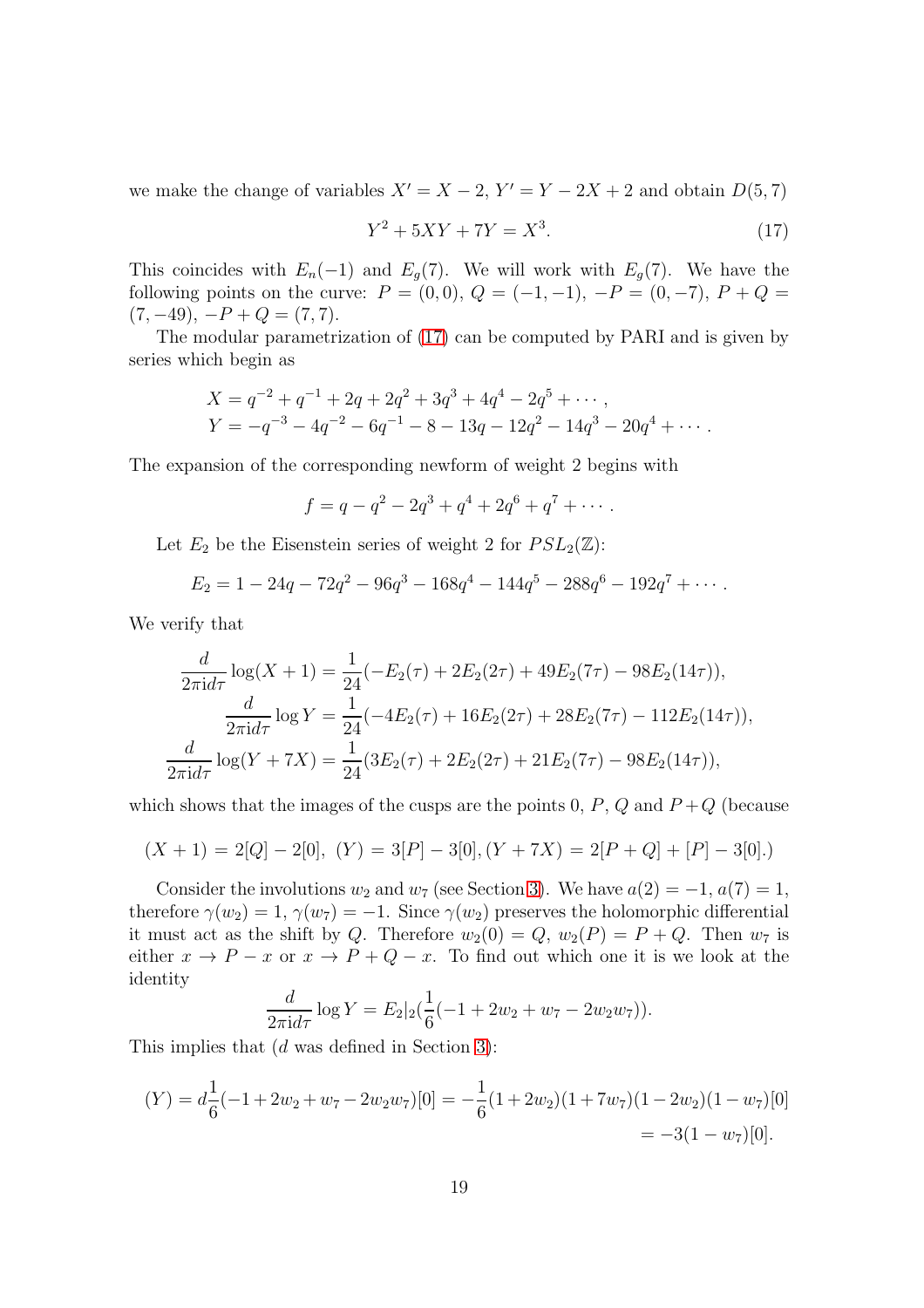From here we see that  $w_7(0) = P$ ,  $w_7 : x \to P - x$ .

Now we may apply [\(15\)](#page-12-2) for  $\alpha = 3w_7 - 3$  and  $\beta = 2w_2 - 2$ . We get

$$
\alpha' = -\frac{(1 - 2w_2)(1 - w_7)}{6}, \qquad \beta' = -\frac{(1 - w_2)(1 - 7w_7)}{24},
$$

$$
\gamma^*(\beta') = -\frac{(1 - w_2)(1 + 7w_7)}{24}, \qquad \alpha'\gamma^*(\beta') = -\frac{(1 - w_2)(1 - w_7)}{8}.
$$

This gives  $\varepsilon(w_{14}\alpha'\gamma^*(\beta')) = -\frac{1}{8}$  $\frac{1}{8}$ , so

$$
\langle r_E(\lbrace F_\alpha, F_\beta \rbrace), \omega \rangle = \frac{252}{\pi} L(f, 1) L(f, 2).
$$

Now we use  $L(f, 1) = \frac{\Omega_{\mathbb{R}}}{6}$ . Since  $\omega = \Omega_{\mathbb{R}} du$ 

$$
\langle r_E(\lbrace F_\alpha, F_\beta \rbrace), du \rangle = \frac{42}{\pi} L(f, 2).
$$

Expressing the left hand side in terms of elliptic dilogarithms, since  $(F_{\alpha})$  =  $3([P]-[0]), (F_{\beta})=2([Q]-[0]), (F_{\alpha})*(F_{\beta})^-=6([P+Q]-[P]).$ 

$$
R_{E_g(7)}([P+Q]-[P]) = \frac{7}{\pi}L(f,2).
$$

This proves [\(4\)](#page-1-3). Indeed, by [\(12\)](#page-9-2)

$$
g(7) = -\frac{3}{\pi} R_{E_g(7)}([P] - [P + Q]).
$$

thus  $g(7) = \frac{21}{\pi^2} L(f, 2)$ .

## 5.4 Depth-first search

Finally we need to relate the values  $R_{E_g(7)}([P] - [P+Q])$  and  $R_{E_g(1)}(P)$ . First we construct an isogeny of order 3 from  $E_g(1)$  to  $E_g(7)$ . One can verify that the map

$$
\rho(X,Y) = (X - 2 - X^{-1} + X^{-2}, Y(1 + X^{-2} - 2X^{-3}) - 3X + 2 + 2X^{-1} - X^{-2} - X^{-3})
$$

is the required isogeny. Next we find  $\rho^{-1}P$  and  $\rho^{-1}(P+Q)$ . The kernel of  $\rho$  is generated by P. Note that  $\rho(Q) = Q$ . Let  $\xi$  be a root of the polynomial  $t^3 - 2t^2 - t + 1$ . Then  $A = (\xi, \xi^2 - 1)$  is one of the preimages of P. One can check that A has order 9 and  $3A = P$ . The other preimages of P are 4A and 7A. Note also that  $\rho$  on the set of real points preserves the orientation and is a 3-fold covering, so  $\rho^* du = 3du$ . Thus we obtain:

$$
R_{E_g(7)}([P+Q]-[P]) = 3R_{E_g(1)}(-[A]-[4A]-[7A]+[A+Q]+[4A+Q]+[7A+Q]).
$$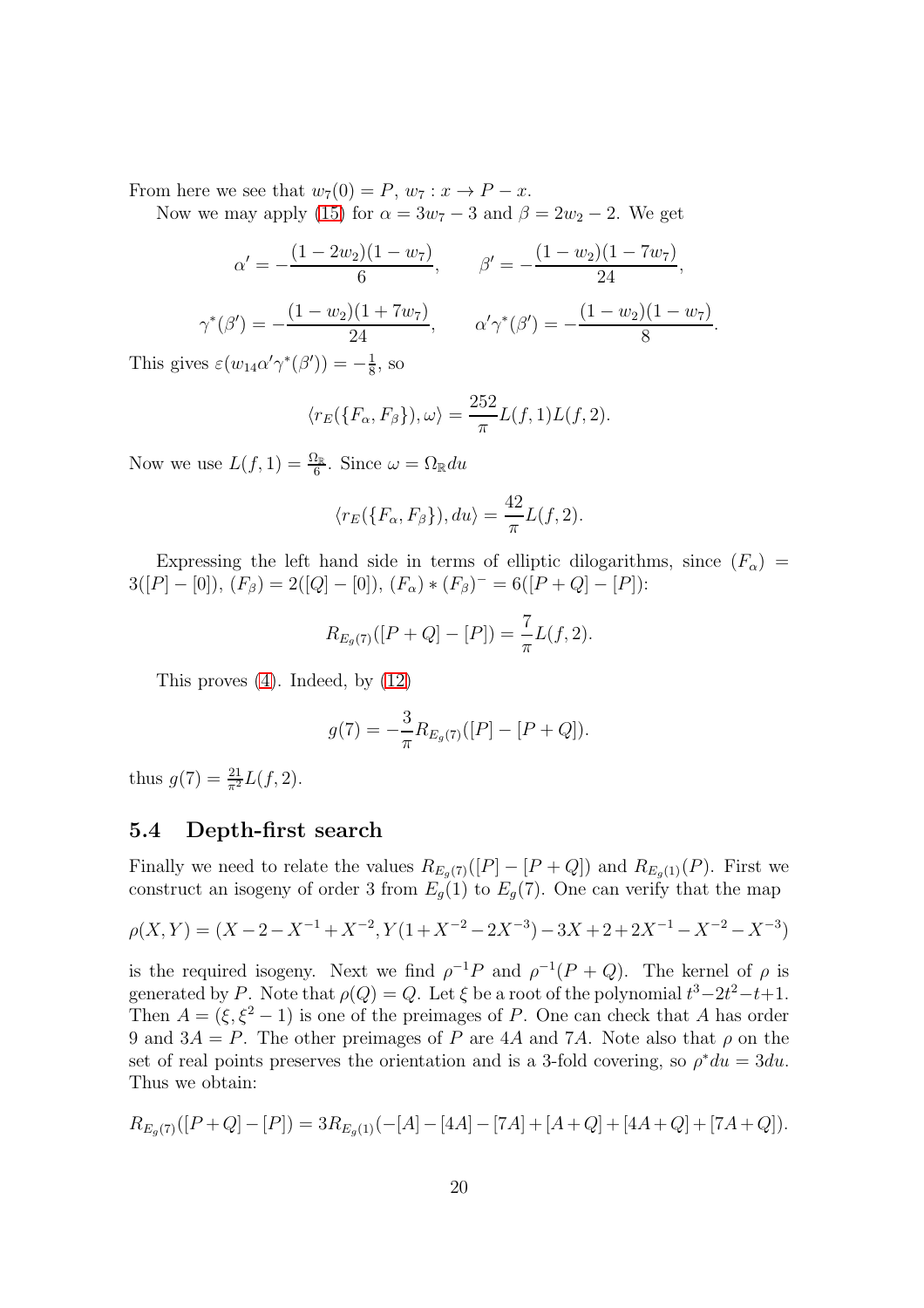Therefore to complete the proof of [\(1-](#page-1-0)[3\)](#page-1-2) and [\(5\)](#page-1-1) we need to prove the following:

$$
3R_{E_g(1)}(P) = R_{E_g(1)}(-[A] - [4A] - [7A] + [A + Q] + [4A + Q] + [7A + Q]),
$$

or, in a slightly different form,

$$
R_{E_g(1)}([A] - [2A] + 3[3A] + [4A] - [A + Q] + [2A + Q] - [4A + Q]) = 0.
$$

We will search for parallel lines as in Section [4.](#page-12-3) As a finite subgroup  $Z$  we choose the subgroup generated by A and all 2-torsion points. It appears that all points of Z are defined over the field generated by 7-th roots of unity. So let  $\gamma$  be a primitive 7-th root of unity. Then we choose  $\xi = \gamma + \gamma^{-1} + 1$ . The X-coordinates of the 2-torsion points different from Q are given by  $\frac{3\pm\sqrt{-7}}{8}$ . Let Q', Q'' be the points corresponding to plus nd minus signs respectively. We choose  $1 + 2\gamma + 2\gamma^2 + 2\gamma^4$  as the square root of −7. This information is enough to determine the coordinates of all points from Z.

Using a computer search we found several pairs of parallel lines. Take the line passing through  $A, A + Q', -2A + Q'$  and the line passing through  $2A, 3A + Q''$ ,  $4A + Q''$ . Both lines have (negative) slope  $-\gamma - 1$ . Therefore  $R_E$  vanishes on the following divisor:

$$
D_1 = -4[A] + 3[2A] - [2A + Q] + [4A + Q] - 4[A + Q'] + 3[2A + Q'] - [4A + Q'] - [2A + Q''] + 2[3A + Q''] + 3[4A + Q''].
$$

If we apply an element of the Galois group of  $\mathbb{Q}(\gamma)/\mathbb{Q}$  to  $D_1$  we also obtain a divisor in the kernel of  $R_E$ . Therefore we may take the trace:

$$
\text{Tr}\,D_1 = -7\,\text{Tr}[A] + 2\,\text{Tr}[A + Q] - 4\,\text{Tr}[A + Q'] + 2\,\text{Tr}[3A + Q'] \in \text{Ker}\,R_E.
$$

Using the multiplication by 2 endomorphism of  $E$  we have the following relation for any  $p \in E(\mathbb{C})$ :

$$
R_E(-[2p]+2[p]+2[p+Q]+2[p+Q'] + 2[p+Q'']) = 0.
$$

Putting  $p = A$  and taking trace we obtain:

$$
3\operatorname{Tr}[A] + 2\operatorname{Tr}[A + Q] + 4\operatorname{Tr}[A + Q'] \in \operatorname{Ker} R_E.
$$

For  $p = 3A$ , similarly:

$$
3\,\text{Tr}[3A] + 2\,\text{Tr}[3A + Q] + 4\,\text{Tr}[3A + Q'] \in \text{Ker } R_E.
$$

Therefore we may eliminate  $\text{Tr}[A + Q']$  and  $\text{Tr}[3A + Q']$  from  $\text{Tr } D_1$ :

$$
-8\operatorname{Tr}[A] + 8\operatorname{Tr}[A+Q] - 3\operatorname{Tr}[3A] - 2\operatorname{Tr}[3A+Q] \in \operatorname{Ker} R_E.
$$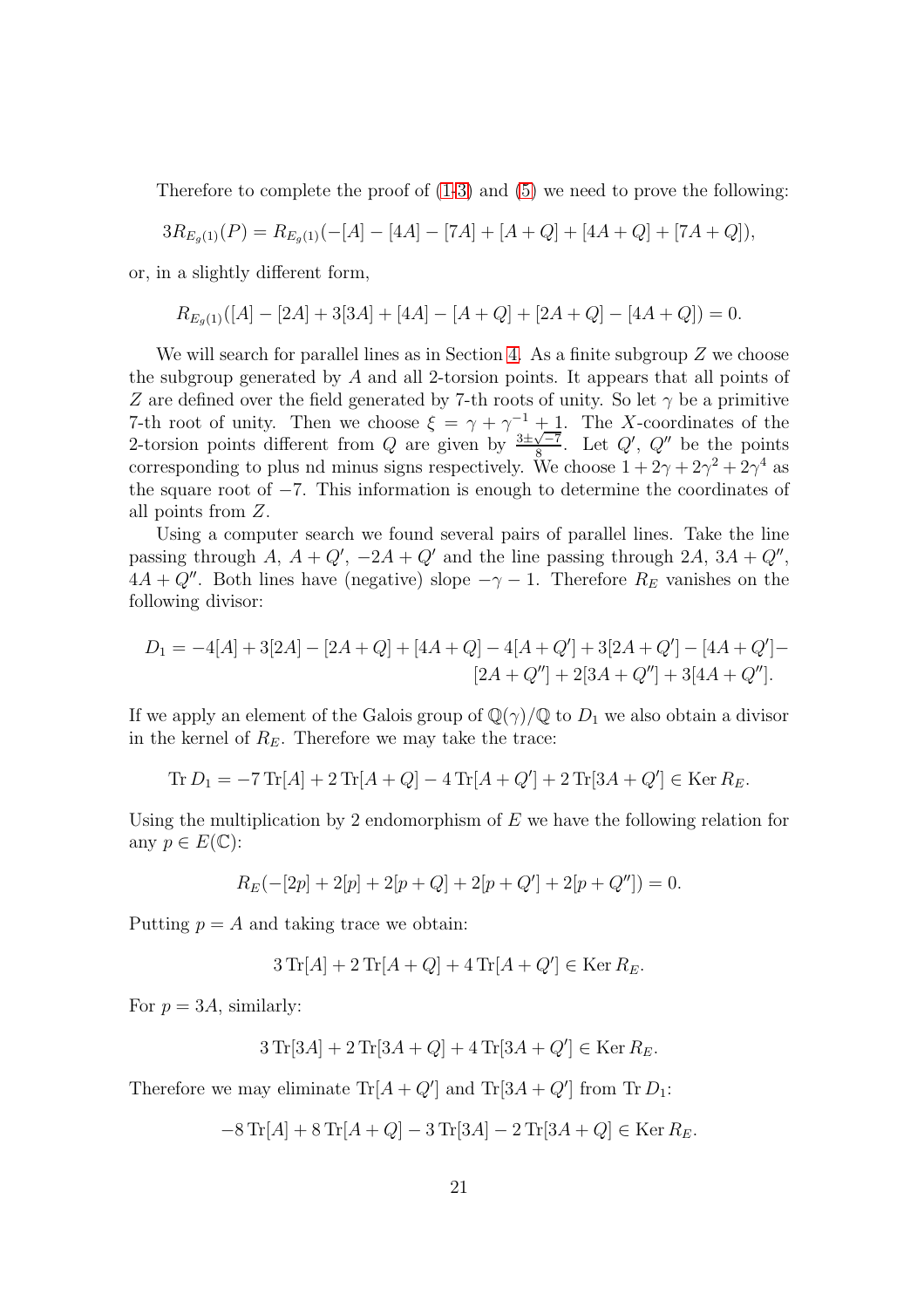This means

$$
-16([A]+[4A]+[7A])+16([A+Q]+[4A+Q]+[7A+Q])-18[3A]-12[3A+Q] \in \operatorname{Ker} R_E.
$$

Recall that  $R_E(3A + Q) = \frac{5}{2}R_E(3A)$ . We obtain

$$
-([A] + [4A] + [7A]) + [A + Q] + [4A + Q] + [7A + Q] - 3[3A] \in \text{Ker } R_E.
$$

This completes the proof.

Another pair of parallel lines is  $(A, A, -2A)$  and  $(-4A+Q, 2A+Q', 2A+Q'')$ , but taking trace of the corresponding divisor does not produce any non-trivial relation.

# References

- <span id="page-21-5"></span>[AL70] A.O.L. Atkin and J. Lehner. Hecke operators on  $\Gamma_0(m)$ . Math. Ann., 185:134–160, 1970.
- <span id="page-21-1"></span>[Bei85] A.A. Beilinson. Higher regulators and values of L-functions. J. Sov. Math., 30:2036–2070, 1985.
- <span id="page-21-3"></span>[Ber04] Marie Jos´e Bertin. Mahler measure and elliptic regulator: proof of two "exotic" relations. (Mesure de Mahler régulateur elliptique: preuve de deux relations " exotiques".). Kisilevsky, Hershy (ed.) et al., Number theory. Papers from the 7th conference of the Canadian Number Theory Association, University of Montreal, Montreal, QC, Canada, May 19–25, 2002. Providence, RI: American Mathematical Society (AMS). CRM Proceedings & Lecture Notes 36, 1-12 (2004)., 2004.
- <span id="page-21-2"></span>[Blo00] Spencer J. Bloch. Higher regulators, algebraic K-theory, and zeta functions of elliptic curves. CRM Monograph Series. 11. Providence, RI: American Mathematical Society (AMS). ix, 97 p., 2000.
- <span id="page-21-7"></span>[Bru06] François Brunault. Version explicite du théorème de Beilinson pour la courbe modulaire  $X_1(N)$ . C. R. Math. Acad. Sci. Paris, 343(8):505–510, 2006.
- <span id="page-21-0"></span>[Den97] Christopher Deninger. Deligne periods of mixed motives, K-theory and the entropy of certain  $\mathbb{Z}^n$ -actions. J. Am. Math. Soc., 10(2):259–281, 1997.
- <span id="page-21-6"></span>[Iwa97] Henryk Iwaniec. Topics in classical automorphic forms. Graduate Studies in Mathematics. 17. Providence, RI: American Mathematical Society (AMS). xii, 259 p. , 1997.
- <span id="page-21-4"></span>[GL98] A. B. Goncharov and A. M. Levin. Zagier's conjecture on L(E,2). Inv. Math., 132(2):393–432, 1998.